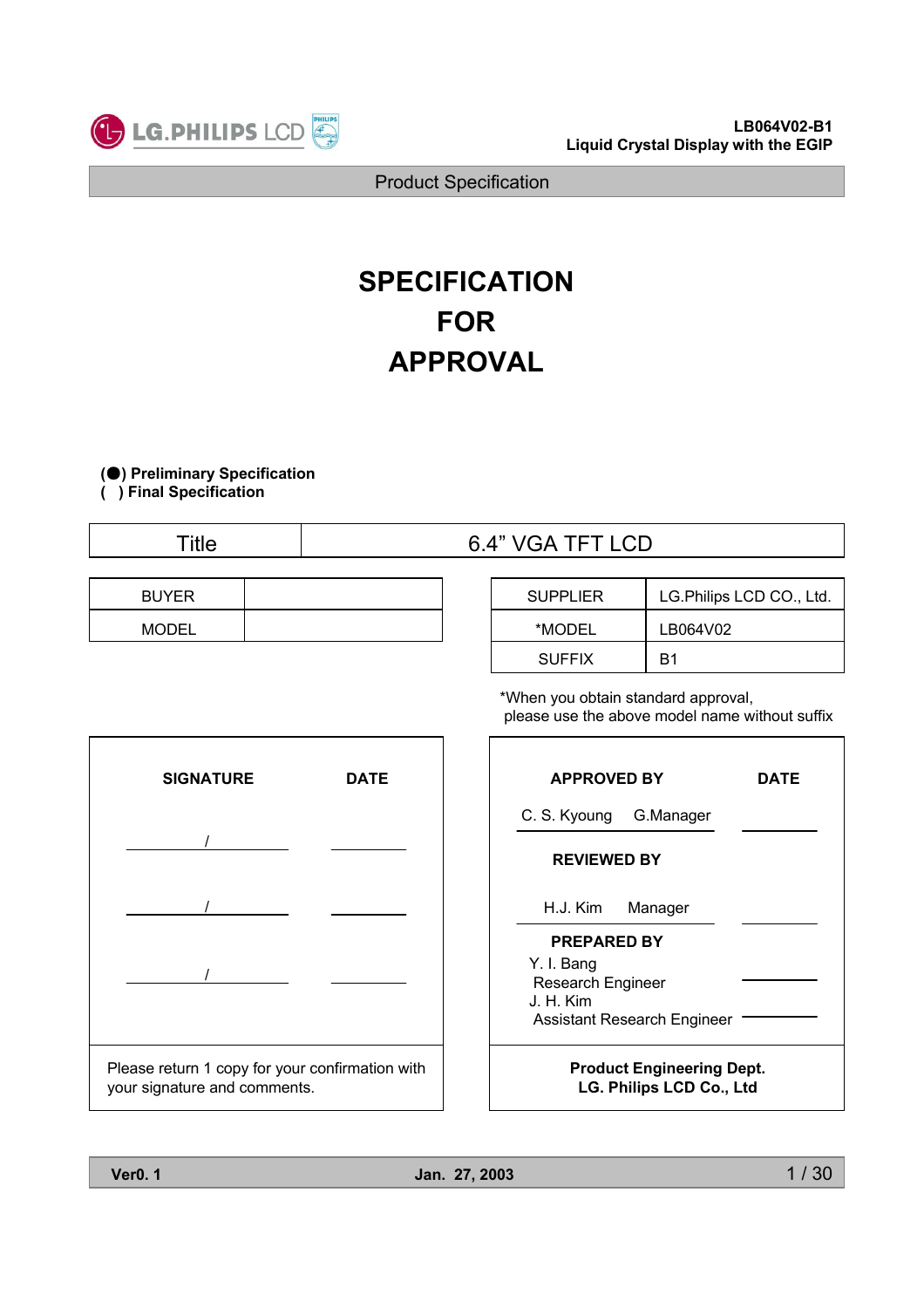

| NO.            | <b>ITEM</b>                        | Page           |
|----------------|------------------------------------|----------------|
|                | <b>COVER</b>                       | 1              |
| $\blacksquare$ | <b>CONTENTS</b>                    | $\overline{2}$ |
|                | <b>RECORD OF REVISIONS</b>         | 3              |
| 1              | <b>GENERAL DESCRIPTION</b>         | $\overline{4}$ |
| $\overline{2}$ | ABSOLUTE MAXIMUM RATINGS           | 5              |
| 3              | ELECTRICAL SPECIFICATIONS          | 6              |
| $3 - 1$        | ELECTRICAL CHARACTREISTICS         | 6              |
| $3 - 2$        | <b>INTERFACE CONNECTIONS</b>       | 8              |
| $3 - 3$        | SIGNAL TIMING SPECIFICATIONS       | 9              |
| $3 - 4$        | SIGNAL TIMING WAVEFORMS            | 10             |
| $3-5$          | COLOR INPUT DATA REFERNECE         | 11             |
| $3-6$          | POWER SEQUENCE                     | 12             |
| 4              | OPTICAL SPECIFICATIONS             | 13             |
| 5              | MECHANICAL CHARACTERISTICS         | 17             |
| 6              | <b>TOUCH PANEL CHARACTERISTICS</b> | 21             |
| $\overline{7}$ | <b>RELIABILITY</b>                 | 24             |
| 8              | <b>INTERNATIONAL STANDARDS</b>     | 25             |
| $8 - 1$        | <b>SAFETY</b>                      | 25             |
| $8 - 2$        | <b>EMC</b>                         | 25             |
| 9              | <b>PACKING</b>                     | 26             |
| $9 - 1$        | <b>DESIGNATION OF LOT MARK</b>     | 26             |
| $9 - 2$        | <b>PAKING FORM</b>                 | 26             |
| 10             | <b>PRECAUTIONS</b>                 | 27             |
| 11             | IIS(Incoming Inspection Standard)  | 29             |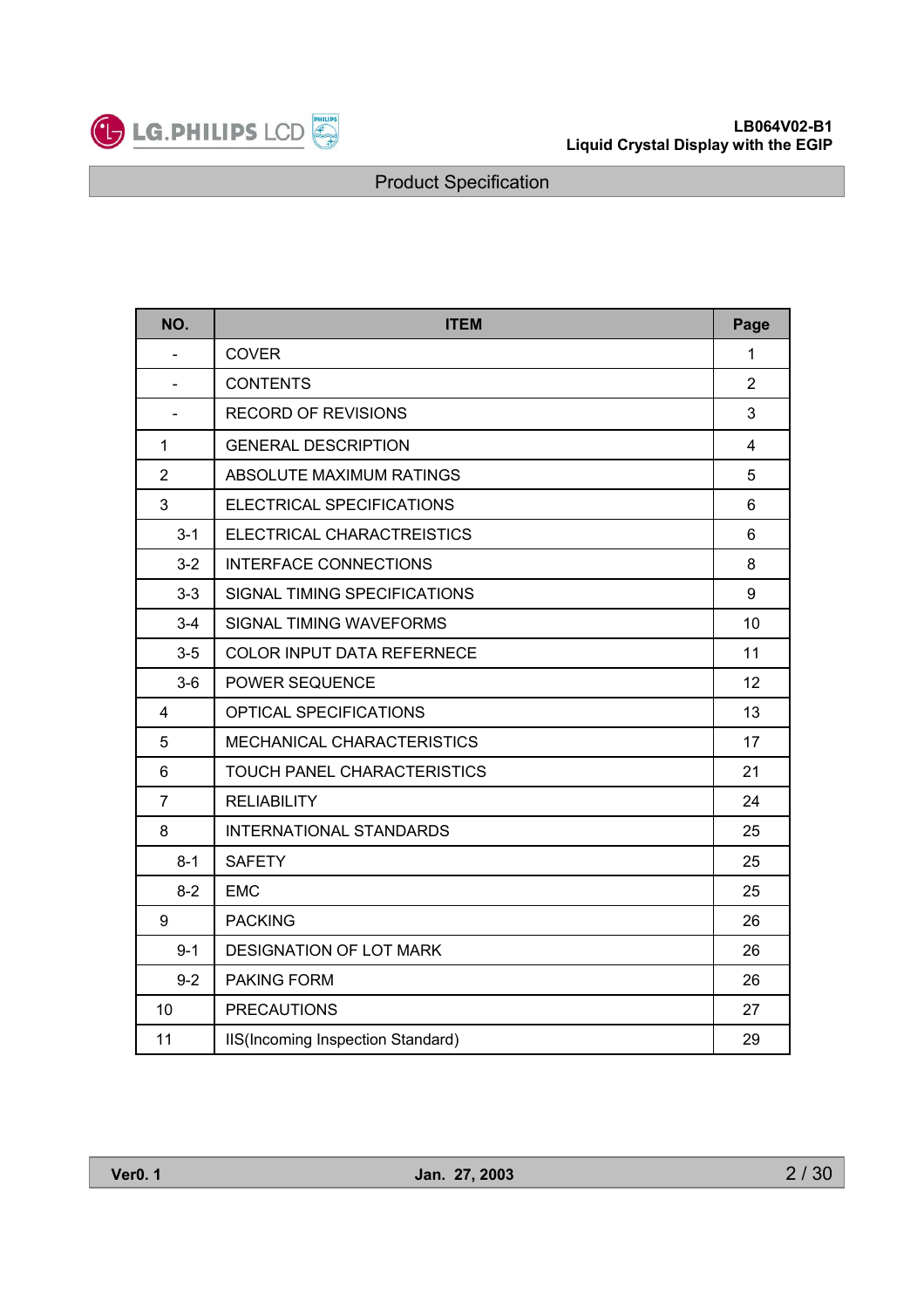

# **RECORDS OF REVISIONS**

| Revision No    | Revision No                | Page                                   | <b>DESCRIPTION</b>                                                                                                                                                         |
|----------------|----------------------------|----------------------------------------|----------------------------------------------------------------------------------------------------------------------------------------------------------------------------|
| $0.0\,$<br>0.1 | DEC 31,2002<br>JAN 27,2003 | $\blacksquare$<br>$\,6\,$<br>$18 - 20$ | First Draft<br>Modified a electrical characteristics<br>- $P_C$ , $V_{BL}$ , Vs, $f_{BL}$ , Ts, $P_{BL}$ , Lamp Life time<br>● Modified a mechanical draw by Buyer request |
|                |                            |                                        |                                                                                                                                                                            |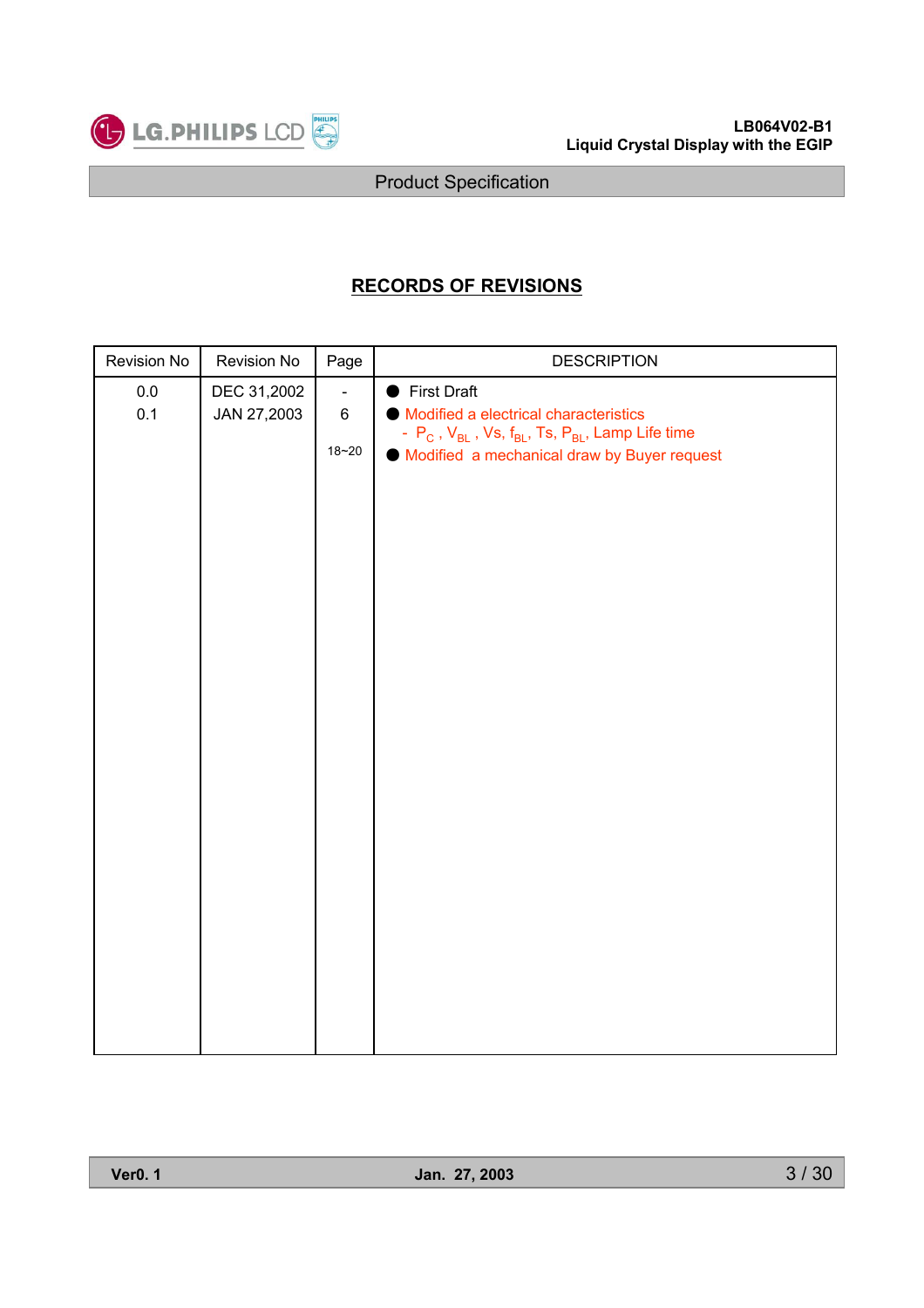

### **1. General Description**

The LB064V02-B1 is a Color Active Matrix Liquid Crystal Display with an integral Cold Cathode Fluorescent Lamp(CCFL) backlight system. The matrix employs a-Si Thin Film Transistor as the active element. It is a transmissive type display operating in the normally white mode. This TFT-LCD has 6.4 inches diagonally measured active display area with VGA resolution(480 vertical by 640 horizontal pixel array) Each pixel is divided into Red, Green and Blue sub-pixels or dots which are arranged in vertical stripes. Gray scale or the brightness of the sub-pixel color is determined with a 6-bit gray scale signal for each dot, thus, presenting a palette of more than 262,144 colors. The LB064V02-B1 has been designed to apply the interface method that enables low power consumption, weight and thickness are critical factors and graphic display are important. In combination with the vertical arrangement of the sub-pixels, the LB064V02-B1 characteristics provide an excellent flat display for office automation products such as portable Computer.



#### **General Features**

| Active screen size       | 6.4 inches (163.2mm) diagonal                          |
|--------------------------|--------------------------------------------------------|
| <b>Outline Dimension</b> | 145.5(H) x 111.5(V) x 6.7(D) mm(Typ.)                  |
| Pixel Pitch              | $0.204$ mm x $0.204$ mm                                |
| Pixel format             | 640 horiz. By 480 vert. Pixels RGB stripes arrangement |
| Color depth              | 6-bit, 262,144 colors                                  |
| Luminance, white         | 200 cd/m <sup>2</sup> (Typ.)                           |
| <b>Power Consumption</b> | 2.275 Watt (Typ.)                                      |
| Weight                   | 175g(Typ.)                                             |
| Display operating mode   | Transmissive mode, Normally white                      |
| Surface treatments       | Anti-glare & Hard coating(3H)                          |

**Ver0. 1 Jan. 27, 2003**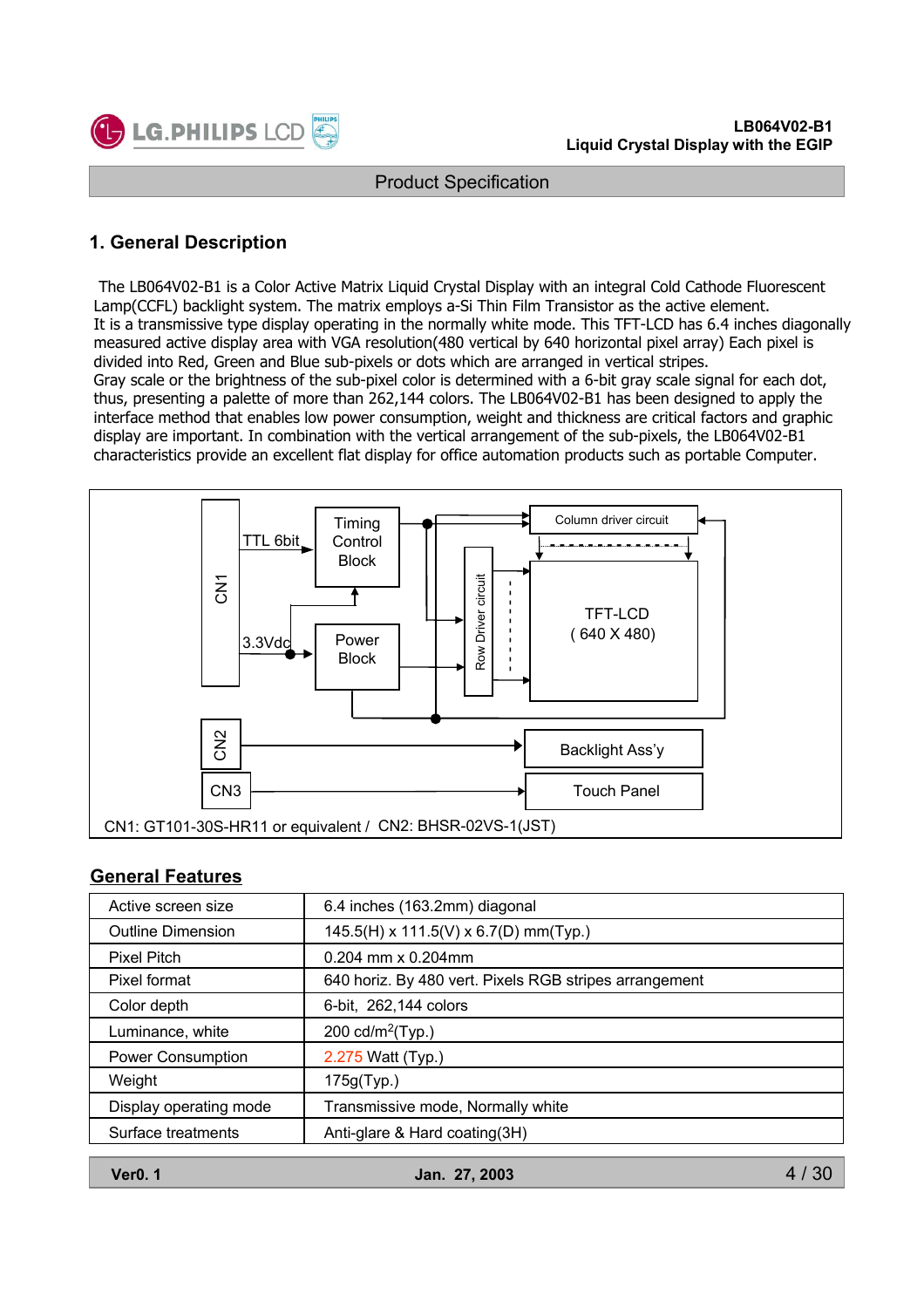

### **2. Absolute Maximum Ratings**

The following are maximum values which, if exceeded, may cause faulty operation or damage to the unit.

| Parameter                                                                                                                                  |                                                                                                                                                                  | Values |      | Units                                           | <b>Notes</b>            |  |
|--------------------------------------------------------------------------------------------------------------------------------------------|------------------------------------------------------------------------------------------------------------------------------------------------------------------|--------|------|-------------------------------------------------|-------------------------|--|
|                                                                                                                                            | symbol                                                                                                                                                           | Min.   | Max. |                                                 |                         |  |
| Power Input Voltage<br><b>Operating Temperature</b><br>Storage Temperature<br><b>Operating Ambient Humidity</b><br><b>Storage Humidity</b> | $V_{\rm CC}$<br>$-0.3$<br>4.0<br>50<br>$\mathsf{T}_{\mathsf{OP}}$<br>0<br>$-20$<br>60<br>$\mathsf{\tau}_{\textsf{ST}}$<br>10<br>90<br>$H_{OP}$<br>10<br>$H_{ST}$ |        | 90   | Vdc<br>$^{\circ}C$<br>$^{\circ}C$<br>%RH<br>%RH | At $25 \pm 5^{\circ}$ C |  |

#### **Table 1. ABSOLUTE MAXIMUM RATINGS**

Note : 1. Temperature and relative humidity range are shown in the figure below. Wet bulb temperature should be 39 °C Max, and no condensation of water.



**Dry Bulb Temperature []**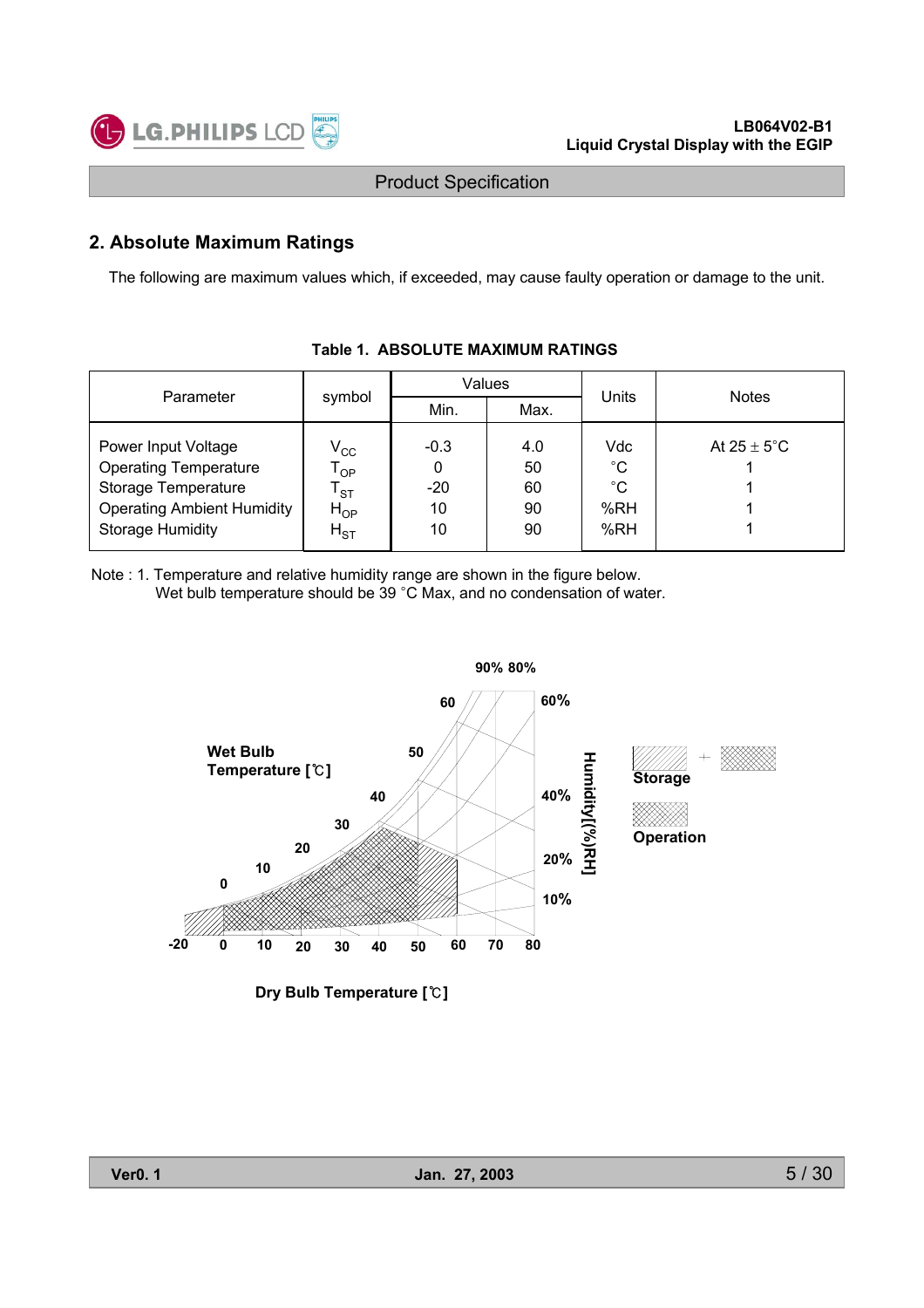

### **3. Electrical Specifications**

### **3-1. Electrical Characteristics**

The LB064V02-B1 requires two power inputs. One is employed to power the LCD electronics and to drive the TFT array and liquid crystal. The second input which powers the CCFL, is typically generated by an inverter. The inverter is an external unit to the LCD.

| Parameter                                                                                                                                                                                                                                            | Symbol                                                                                              | Values       |                          |                         | Units                                                                                                       | <b>Notes</b>                                                           |
|------------------------------------------------------------------------------------------------------------------------------------------------------------------------------------------------------------------------------------------------------|-----------------------------------------------------------------------------------------------------|--------------|--------------------------|-------------------------|-------------------------------------------------------------------------------------------------------------|------------------------------------------------------------------------|
|                                                                                                                                                                                                                                                      |                                                                                                     | Min.         | Typ.                     | Max.                    |                                                                                                             |                                                                        |
| MODULE:<br>Power Supply Input Voltage<br>Power Supply Input Current<br>Power Consumption                                                                                                                                                             | $V_{\rm CC}$<br>$I_{\rm CC}$<br>$P_C$                                                               | 3.0<br>120   | 3.3<br>150<br>0.495      | 3.6<br>180<br>0.594     | Vdc<br>mA<br>Watts                                                                                          | 1                                                                      |
| LAMP:<br><b>Operating Voltage</b><br><b>Operating Current</b><br><b>Established Starting Voltage</b><br>at 25 $°C$<br>at $0^{\circ}$ C<br><b>Operating Frequency</b><br><b>Discharge Stabilization Time</b><br><b>Power Consumption</b><br>Life Time | $\rm V_{BL}$<br>$I_{BL}$<br>$V_{\rm S}$<br>$\begin{bmatrix} f_{BL} \ T_s \end{bmatrix}$<br>$P_{BL}$ | 40<br>30,000 | 355<br>5.0<br>60<br>1.78 | 1000<br>1200<br>80<br>1 | V <sub>RMS</sub><br>mA<br>$\rm V_{RMS}$<br>V <sub>RMS</sub><br>kHz<br><b>Minutes</b><br>Watts<br><b>Hrs</b> | $\overline{\mathbf{c}}$<br>3<br>4<br>5<br>$\,6$<br>$\overline{7}$<br>8 |
| <b>TOUCH PANEL</b><br><b>Operating Voltage</b>                                                                                                                                                                                                       |                                                                                                     |              | 5                        |                         | Vdc                                                                                                         | 9                                                                      |

#### **Table 2. ELECTRICAL CHARACTERISTICS**

#### Note : **The design of the inverter must have specification for the lamp in LCD Assembly.**

The performance of the Lamp in LCM, for example life time or brightness, is extremely influenced by the characteristics of the DC-AC inverter. So all the parameters of an inverter should be carefully designed so as not to produce too much leakage current from high-voltage output of the inverter. When you design or order the inverter, please make sure unwanted lighting caused by the mismatch of the lamp and the inverter(no lighting, flicker, etc) never occurs. When you confirm it, the LCD Assembly should be operated in the same condition as installed in you instrument.

- 1. The specified current and power consumption are under the  $V_{CC}=3.3V$ , 25 $°C$ ,  $f_v=60Hz$  condition whereas mosaic pattern is displayed and  $f<sub>V</sub>$  is the frame frequency.
- 2. The variance of the voltage is  $\pm$  10%.
- 3. Do not attach a conducting tape to lamp connecting wire. If the lamp wire attach to a conducting tape, TFT-LCD Module has a low luminance and the inverter has abnormal action. Because leakage current is occurred between lamp wire and conducting tape.
- 4. The voltage above  $V_S$  should be applied to the lamps for more than 1 second for start-up. Otherwise, the lamps may not be turned on. The used lamp current is the lamp typical current.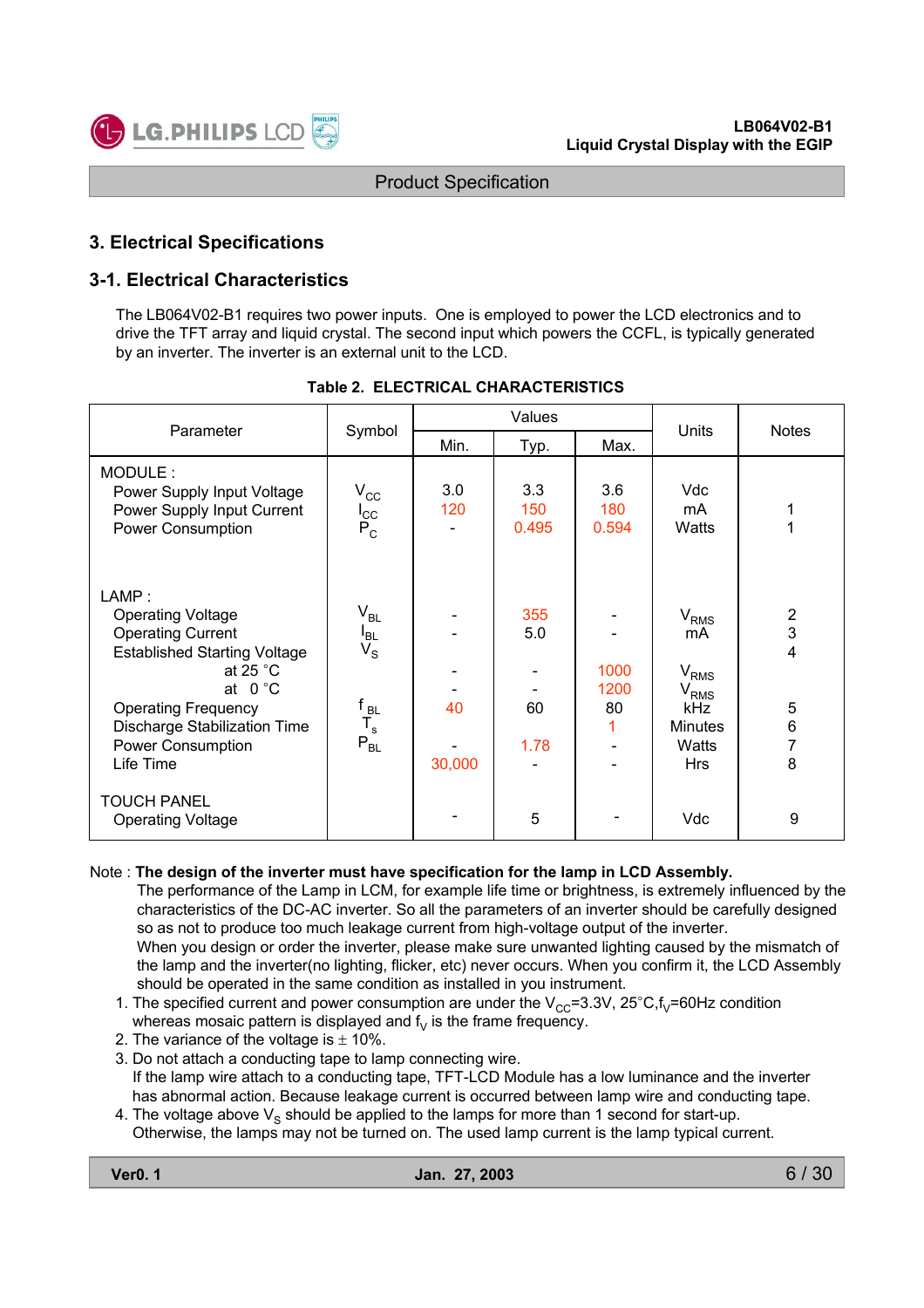



- 5. The output of the inverter must have symmetrical(negative and positive) voltage waveform and symmetrical current waveform.(Unsymmetrical ratio is less than 10%) Please do not use the inverter which has unsymmetrical voltage and unsymmetrical current and spike wave. Lamp frequency may produce interface with horizontal synchronous frequency and as a result this may cause beat on the display. Therefore lamp frequency shall be as away possible from the horizontal synchronous frequency and from its harmonics in order to prevent interference.
- 6. Let's define the brightness of the lamp after being lighted for 5 minutes as 100%.  $T<sub>s</sub>$  is the time required for the brightness of the center of the lamp to be not less than 95%.
- 7. The lamp power consumption shown above does not include loss of external inverter.
- The used lamp current is the lamp typical current.
- 8. The life is determined as the time at which brightness of the lamp is 50% compared to that of initial value at **the typical lamp current** on condition of continuous operating at  $25 \pm 2^{\circ}$ C.
- 9. Optimum Touch Panel Operating voltage value :
	- The referred characteristics such as power consumption, max current are highly dependent on touch controller specification.
	- for reference only
		- 1) resistance : 300 $\Omega$
		- 2) voltage : 5V
		- 3) max current : less than 16.7mA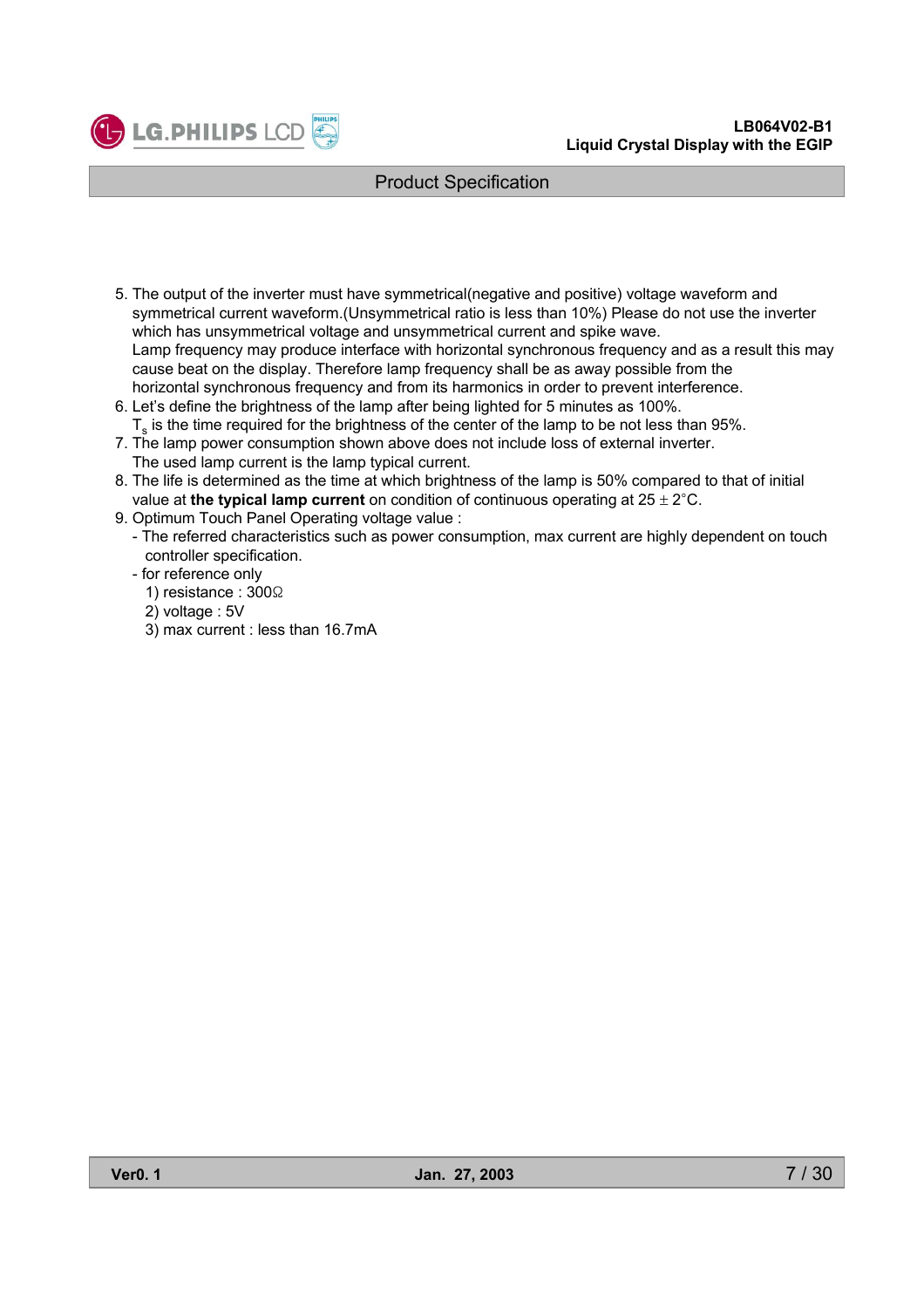

### **3-2. Interface Connections**

This LCD employs two interface connections, a 30 pin connector is used for the module electronics and the other connector is used for the integral backlight system.

The electronics interface connector is a model GT101-30S-HR11 manufactured by LG Cable.

The pin configuration for the connector is shown in the table below.

| Pin                                                                                                                                                                                                                  | Symbol                                                                                                                                                                                                                                                                                                                                                                                                                                                                     | Description                                                                                                                                                                                                                                                                                                                                                                                                                                                                                             | <b>Notes</b>                                                                                                                                                                   |
|----------------------------------------------------------------------------------------------------------------------------------------------------------------------------------------------------------------------|----------------------------------------------------------------------------------------------------------------------------------------------------------------------------------------------------------------------------------------------------------------------------------------------------------------------------------------------------------------------------------------------------------------------------------------------------------------------------|---------------------------------------------------------------------------------------------------------------------------------------------------------------------------------------------------------------------------------------------------------------------------------------------------------------------------------------------------------------------------------------------------------------------------------------------------------------------------------------------------------|--------------------------------------------------------------------------------------------------------------------------------------------------------------------------------|
| 1<br>$\overline{\mathbf{c}}$<br>3<br>4<br>5<br>$\,$ 6 $\,$<br>$\overline{7}$<br>8<br>9<br>10<br>11<br>12<br>13<br>14<br>15<br>16<br>17<br>18<br>19<br>20<br>21<br>22<br>23<br>24<br>25<br>26<br>27<br>28<br>29<br>30 | <b>GND</b><br><b>VCC</b><br><b>VCC</b><br><b>GND</b><br><b>DCLK</b><br><b>DE</b><br><b>VSYNC</b><br><b>HSYNC</b><br><b>GND</b><br>R <sub>0</sub><br>R <sub>1</sub><br>R <sub>2</sub><br>R <sub>3</sub><br>R <sub>4</sub><br>R <sub>5</sub><br><b>GND</b><br>G <sub>0</sub><br>G <sub>1</sub><br>G <sub>2</sub><br>G <sub>3</sub><br>G4<br>G <sub>5</sub><br><b>GND</b><br>B <sub>0</sub><br><b>B1</b><br><b>B2</b><br>B <sub>3</sub><br>B4<br>B <sub>5</sub><br><b>GND</b> | Ground<br>Power (3.3V)<br>Power (3.3V)<br>Ground<br>Data Input Clock<br>Data Enable Signal<br>Vertical Sync Signal<br>Horizontal Sync Signal<br>Ground<br>Red Data 0[LSB]<br>Red Data 1<br>Red Data 2<br>Red Data 3<br>Red Data 4<br>Red Data 5[MSB]<br>Ground<br>Green Data 0[LSB]<br>Green Data 1<br>Green Data 2<br>Green Data 3<br>Green Data 4<br>Green Data 5[MSB]<br>Ground<br>Blue Data 0[LSB]<br><b>Blue Data 1</b><br>Blue Data 2<br>Blue Data 3<br>Blue Data 4<br>Blue Data 5[MSB]<br>Ground | 1. Connector<br><b>1.1 LCD</b><br>: GT101-30S-HR11 (LG Cable)<br>1.2 Mating<br>: FI-X30M ( JAE) or equivalent<br>2.3 Connector pin arrangement<br>30<br>[LCD Module Rear View] |

#### **Table 3. MODULE CONNECTOR PIN CONFIGURATION**

The backlight interface connector is a model BHSR-02VS-1, manufactured by JST. The mating connector part number is SM02B-BHSS-1 by JST or equivalent.

The pin configuration for the connector is shown in the table below.

| ומטוס די שוטט ווויטט וטונגריטוניוטט ווויטראש |                                          |       |  |  |  |  |
|----------------------------------------------|------------------------------------------|-------|--|--|--|--|
| Symbol                                       | Description                              | Notes |  |  |  |  |
| H٧                                           | Power supply for lamp(High voltage side) |       |  |  |  |  |

### **Table 4. BACKLIGHT CONNECTOR PIN CONFIGURATION**

Notes : 1. The high voltage side terminal is colored pink. The low voltage side terminal is white.

Power supply for lamp(Low voltage side)

Pin 1 2

LV

1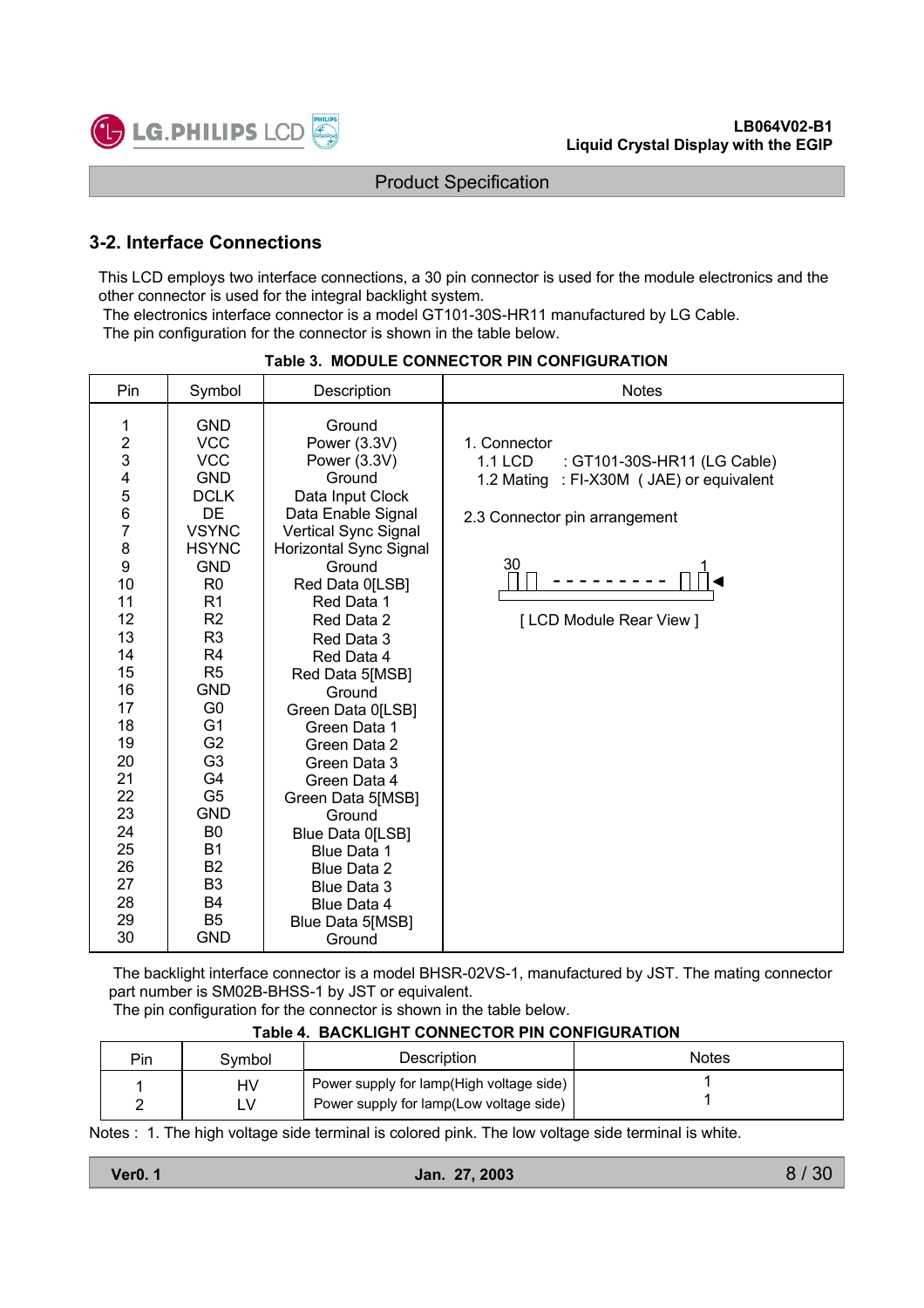

#### **<DETAIL DESCRIPTION OF TAIL(CN3) FOR TOUCH SCREEN>**



#### **NOTES** 2. TERMINAL (DETAIL CC, TOUCH SCREEN 4 WIRE PIN CONFIG.)  $-$  SIGNAL - DIAGRAM (FRONT VIEW) PIN SIGNAL YU 1 XL  $2 \mid XR$ XL XR 3 YU 4 YD YD

### **3-3. Signal Timing Specifications**

This is the signal timing required at the input of the User connector. All of the interface signal timing should be satisfied with the following specifications for it's proper operation.

| <b>ITEM</b> |                                  | <b>SYMBOL</b>                          | <b>MIN</b>     | TYP.           | MAX.                | <b>UNIT</b> | <b>NOTES</b>                                          |
|-------------|----------------------------------|----------------------------------------|----------------|----------------|---------------------|-------------|-------------------------------------------------------|
| <b>Dclk</b> | Period                           | $t_{CLK}$                              | 35             | 39.7           | 46                  | ns          |                                                       |
|             | Frequency                        | fclk                                   | 22             | 25             | 28                  | <b>MHz</b>  |                                                       |
|             | Period                           | $t_{HP}$                               | 696            | 800            | 880                 |             |                                                       |
| Hsync       | Width                            | $t_{WH}$                               | 24             | 96             | 144                 | $t_{CLK}$   |                                                       |
|             | Period                           | $t_{\mathsf{VP}}$                      | 486            | 525            |                     | $t_{HP}$    |                                                       |
| Vsync       | Frequency                        | $f_V$                                  | 55             | 60             | 65                  | Hz          |                                                       |
|             | Width                            | $t_{\text{wv}}$                        | $\overline{2}$ | $\overline{2}$ |                     | $t_{HP}$    |                                                       |
| DE          | Horizontal Valid                 | $t_{HV}$                               | 640            | 640            | 640                 | $t_{CLK}$   |                                                       |
| (Data       | Horizontal Back Porch            | t <sub>HBP</sub>                       | 16             | 40             |                     |             |                                                       |
|             | Enable)   Horizontal Front Porch | $\mathfrak{t}_{\mathsf{H}\mathsf{FP}}$ | 16             | 24             |                     |             |                                                       |
|             | Horizontal Blank                 |                                        | 56             | 160            | $t_{HP}$ - $t_{HV}$ |             | $ t_{\text{WH}} + t_{\text{HBP}} + t_{\text{HFP}} $   |
|             | <b>Vertical Valid</b>            | $t_{VV}$                               | 480            | 480            | 480                 | $t_{HP}$    |                                                       |
|             | <b>Vertical Back Porch</b>       | $\mathfrak{t}_{\mathsf{VBP}}$          | $\overline{2}$ | 33             |                     |             |                                                       |
|             | Vertical Front Porch             | $\mathfrak{t}_{\mathsf{VFP}}$          | $\overline{2}$ | 10             |                     |             |                                                       |
|             | <b>Vertical Blank</b>            |                                        | 6              | 45             | $t_{VP}$ - $t_{VV}$ |             | $t_{\text{WV}}$ + $t_{\text{VBP}}$ + $t_{\text{VFP}}$ |

1. Hsync Period and Hsync Width-Active should be even number times of  $t_{\text{CLK}}$ . If the value is odd number times of  $t_{\text{CLK}}$ , display control signal can be asynchronous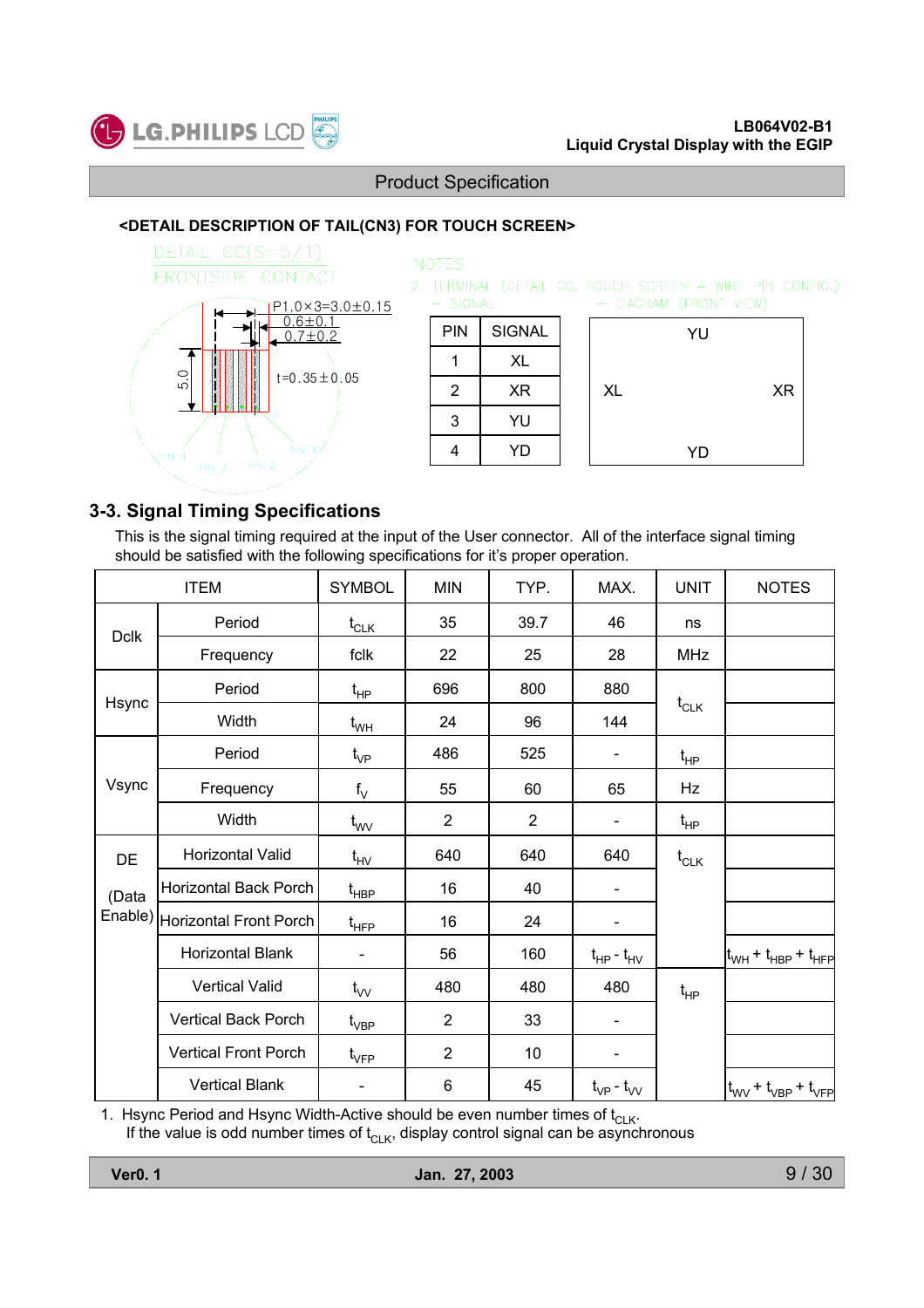

# **3-4. Signal Timing Waveforms**

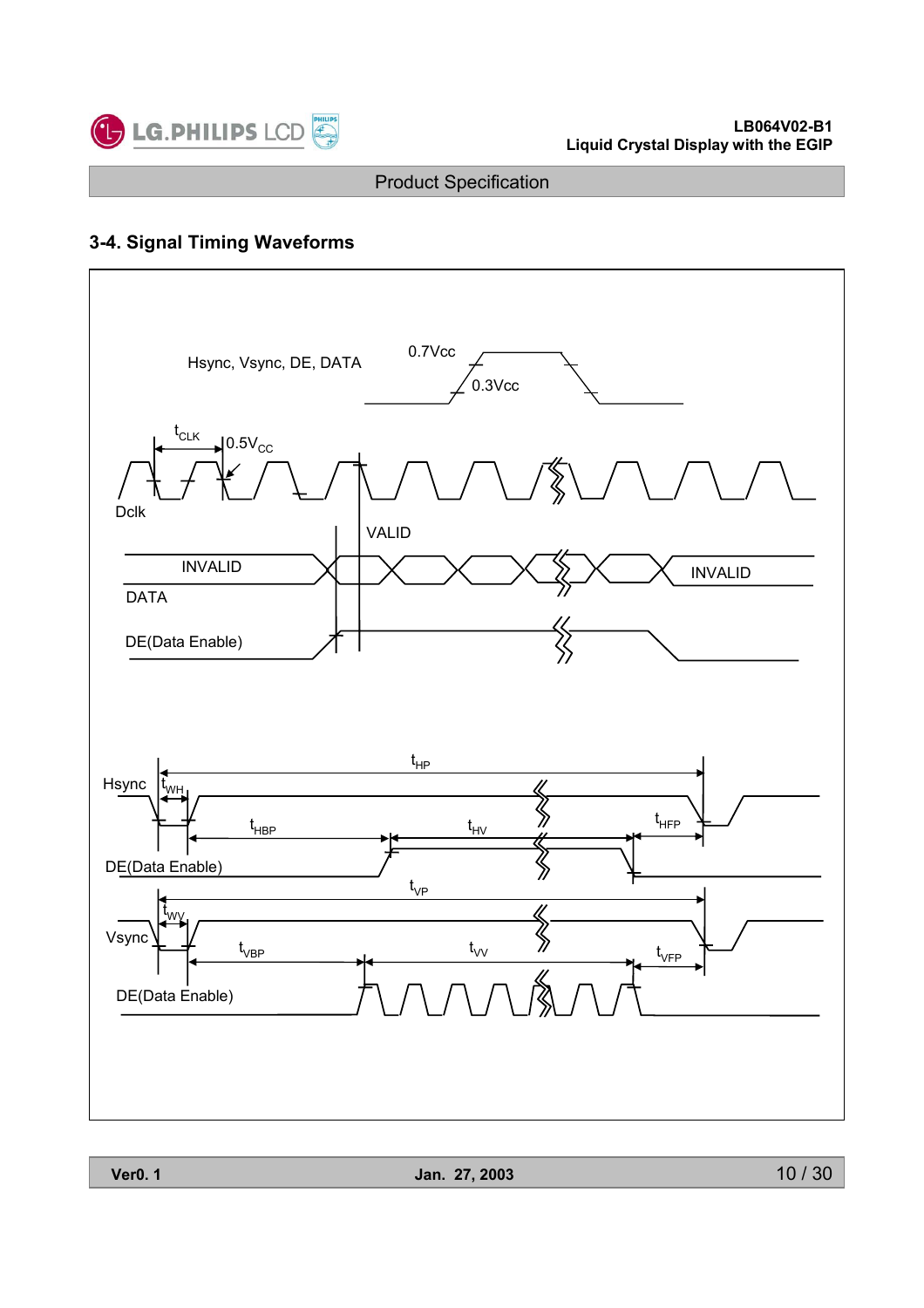

### **3-5. Color Input Data Reference**

The brightness of each primary color(red,green and blue) is based on the 6-bit gray scale data input for the color ; the higher the binary input, the brighter the color. The table below provides a reference for color versus data input.

|                 |                                                                                                       | Input Color Data                                    |                            |                                                               |                                              |                                                                         |                                                                                        |                                        |                                             |                                 |                                   |                                                                                              |                                                       |                                                                                     |                                                                                      |                                      |                                        |                                      |                                           |
|-----------------|-------------------------------------------------------------------------------------------------------|-----------------------------------------------------|----------------------------|---------------------------------------------------------------|----------------------------------------------|-------------------------------------------------------------------------|----------------------------------------------------------------------------------------|----------------------------------------|---------------------------------------------|---------------------------------|-----------------------------------|----------------------------------------------------------------------------------------------|-------------------------------------------------------|-------------------------------------------------------------------------------------|--------------------------------------------------------------------------------------|--------------------------------------|----------------------------------------|--------------------------------------|-------------------------------------------|
|                 | Color                                                                                                 |                                                     |                            | Red                                                           |                                              |                                                                         |                                                                                        |                                        |                                             | Green                           |                                   |                                                                                              |                                                       |                                                                                     |                                                                                      |                                      | <b>Blue</b>                            |                                      |                                           |
|                 |                                                                                                       | <b>MSB</b>                                          |                            |                                                               |                                              |                                                                         | LSB                                                                                    | <b>MSB</b>                             |                                             |                                 |                                   |                                                                                              |                                                       | LSB   MSB                                                                           |                                                                                      |                                      |                                        |                                      | <b>LSB</b>                                |
|                 |                                                                                                       | R <sub>5</sub>                                      | R <sub>4</sub>             | R <sub>3</sub>                                                | R <sub>2</sub>                               | R <sub>1</sub>                                                          | R <sub>0</sub>                                                                         | G <sub>5</sub>                         | G <sub>4</sub>                              | G <sub>3</sub>                  | G <sub>2</sub>                    | G <sub>1</sub>                                                                               | G <sub>0</sub>                                        | B <sub>5</sub>                                                                      | B <sub>4</sub>                                                                       | B <sub>3</sub>                       | B <sub>2</sub>                         | <b>B1</b>                            | B <sub>0</sub>                            |
| Basic<br>Colors | <b>Black</b><br>Red(63)<br>Green(63)<br><b>Blue(63)</b><br>Cyan<br>Magenta                            | $\mathbf 0$<br>1<br>0<br>0<br>0<br>1                | 0<br>1<br>0<br>0<br>0<br>1 | $\mathbf 0$<br>1<br>0<br>0<br>0<br>1                          | $\mathsf{O}\xspace$<br>1<br>0<br>0<br>0<br>1 | $\pmb{0}$<br>1<br>$\mathbf 0$<br>$\mathbf 0$<br>0<br>1                  | $\mathbf 0$<br>1<br>0<br>0<br>0<br>1                                                   | $\pmb{0}$<br>0<br>1<br>0<br>1<br>0     | $\pmb{0}$<br>0<br>1<br>0<br>1<br>0          | 0<br>0<br>1<br>0<br>1<br>0      | 0<br>0<br>1<br>0<br>1<br>0        | $\mathbf 0$<br>$\mathbf 0$<br>1<br>0<br>1<br>$\mathbf 0$                                     | $\pmb{0}$<br>0<br>1<br>0<br>1<br>0                    | $\pmb{0}$<br>$\mathbf 0$<br>0<br>1<br>1<br>1                                        | $\pmb{0}$<br>$\mathbf 0$<br>0<br>1<br>1<br>1                                         | $\mathbf 0$<br>0<br>0<br>1<br>1<br>1 | $\pmb{0}$<br>0<br>0<br>1<br>1<br>1     | $\mathbf 0$<br>0<br>0<br>1<br>1<br>1 | $\pmb{0}$<br>0<br>0<br>1<br>1<br>1        |
|                 | Yellow<br>White                                                                                       | 1<br>1                                              | 1<br>1                     | 1<br>1                                                        | 1<br>1                                       | 1<br>1                                                                  | 1<br>1                                                                                 | 1<br>1                                 | 1<br>1                                      | 1<br>1                          | 1<br>1                            | 1<br>1                                                                                       | 1<br>1                                                | 0<br>1                                                                              | 0<br>1                                                                               | 0<br>1                               | 0<br>1                                 | 0<br>1                               | 0<br>1                                    |
| Red             | Red(00) Dark<br>Red(01)<br>Red(02)<br>Red(61)<br>Red(62)<br>Red(63) Bright                            | $\mathbf 0$<br>0<br>0<br>t<br>1<br>1<br>1           | 0<br>0<br>0<br>1<br>1<br>1 | $\mathbf 0$<br>$\mathbf 0$<br>$\mathbf 0$<br>t<br>1<br>1<br>1 | 0<br>0<br>0<br>t<br>1<br>1<br>1              | $\mathbf 0$<br>0<br>1<br>t<br>0<br>1<br>1                               | $\mathbf 0$<br>1<br>$\mathbf 0$<br>÷<br>1<br>0<br>1                                    | 0<br>0<br>0<br>t<br>0<br>0<br>0        | $\mathbf 0$<br>0<br>0<br>0<br>0<br>$\Omega$ | 0<br>0<br>0<br>Ì<br>0<br>0<br>0 | 0<br>0<br>0<br>0<br>0<br>$\Omega$ | $\mathbf 0$<br>$\mathbf 0$<br>$\mathbf 0$<br>İ,<br>$\mathbf 0$<br>$\mathbf 0$<br>$\mathbf 0$ | $\mathbf 0$<br>0<br>0<br>$\mathbf 0$<br>0<br>$\Omega$ | $\mathbf 0$<br>$\mathbf 0$<br>$\mathbf 0$<br>$\mathbf 0$<br>$\mathbf 0$<br>$\Omega$ | $\mathbf 0$<br>$\mathbf 0$<br>$\mathbf 0$<br>t<br>$\mathbf 0$<br>0<br>$\overline{0}$ | 0<br>0<br>0<br>0<br>0<br>$\Omega$    | 0<br>0<br>0<br>t<br>0<br>0<br>$\Omega$ | 0<br>0<br>0<br>0<br>0<br>0           | $\mathbf 0$<br>0<br>0<br>Ì<br>0<br>0<br>0 |
| Green           | Green(00)Dark<br>Green(01)<br>Green(02)<br>Green(61)<br>Green(62)<br>Green(63)Bright                  | $\mathbf 0$<br>0<br>0<br>t<br>0<br>0<br>$\mathbf 0$ | 0<br>0<br>0<br>0<br>0<br>0 | $\mathbf 0$<br>0<br>0<br>t<br>0<br>0<br>0                     | 0<br>0<br>0<br>t<br>0<br>0<br>0              | 0<br>$\mathbf 0$<br>$\mathbf 0$<br>t<br>$\mathbf 0$<br>$\mathbf 0$<br>0 | $\mathbf 0$<br>$\mathbf 0$<br>$\mathbf 0$<br>$\mathbf 0$<br>$\mathbf 0$<br>$\mathbf 0$ | 0<br>0<br>0<br>t<br>1<br>1<br>1        | $\mathbf 0$<br>0<br>0<br>1<br>1<br>1        | 0<br>0<br>0<br>Ì<br>1<br>1<br>1 | 0<br>0<br>0<br>1<br>1<br>1        | $\mathbf 0$<br>$\mathbf 0$<br>1<br>÷<br>0<br>1<br>1                                          | $\mathbf 0$<br>1<br>0<br>1<br>0<br>1                  | $\mathbf 0$<br>$\mathbf 0$<br>0<br>0<br>0<br>$\Omega$                               | $\mathbf 0$<br>$\mathbf 0$<br>0<br>t<br>$\mathbf 0$<br>0<br>0                        | 0<br>0<br>0<br>0<br>0<br>$\Omega$    | 0<br>0<br>0<br>0<br>0<br>0             | $\mathbf 0$<br>0<br>0<br>0<br>0<br>0 | 0<br>0<br>0<br>t<br>0<br>0<br>0           |
| <b>Blue</b>     | Blue(00) Dark<br>Blue(01)<br><b>Blue(02)</b><br><b>Blue(61)</b><br><b>Blue(62)</b><br>Blue(63) Bright | 0<br>0<br>0<br>t<br>0<br>0<br>0                     | 0<br>0<br>0<br>0<br>0<br>0 | $\mathbf 0$<br>$\mathbf 0$<br>$\mathbf 0$<br>t<br>0<br>0<br>0 | 0<br>0<br>0<br>t<br>0<br>0<br>$\Omega$       | $\mathbf 0$<br>0<br>0<br>t<br>$\mathbf 0$<br>0<br>0                     | $\mathbf 0$<br>0<br>0<br>÷<br>$\mathbf 0$<br>0<br>$\mathbf 0$                          | 0<br>0<br>0<br>t<br>0<br>0<br>$\Omega$ | 0<br>0<br>0<br>0<br>0<br>0                  | 0<br>0<br>0<br>Ì<br>0<br>0<br>0 | 0<br>0<br>0<br>0<br>0<br>0        | $\mathbf 0$<br>$\mathbf 0$<br>$\mathbf 0$<br>÷<br>$\mathbf 0$<br>$\mathbf 0$<br>0            | $\mathbf 0$<br>0<br>0<br>0<br>0<br>0                  | $\mathbf 0$<br>0<br>$\mathbf 0$<br>1<br>1<br>1                                      | $\mathbf 0$<br>$\mathbf 0$<br>0<br>t<br>1<br>1<br>1                                  | 0<br>0<br>0<br>1<br>1<br>1           | 0<br>0<br>0<br>t<br>1<br>1<br>1        | 0<br>0<br>1<br>0<br>1<br>1           | 0<br>1<br>0<br>1<br>0<br>1                |

#### **Table 7. COLOR DATA REFERENCE**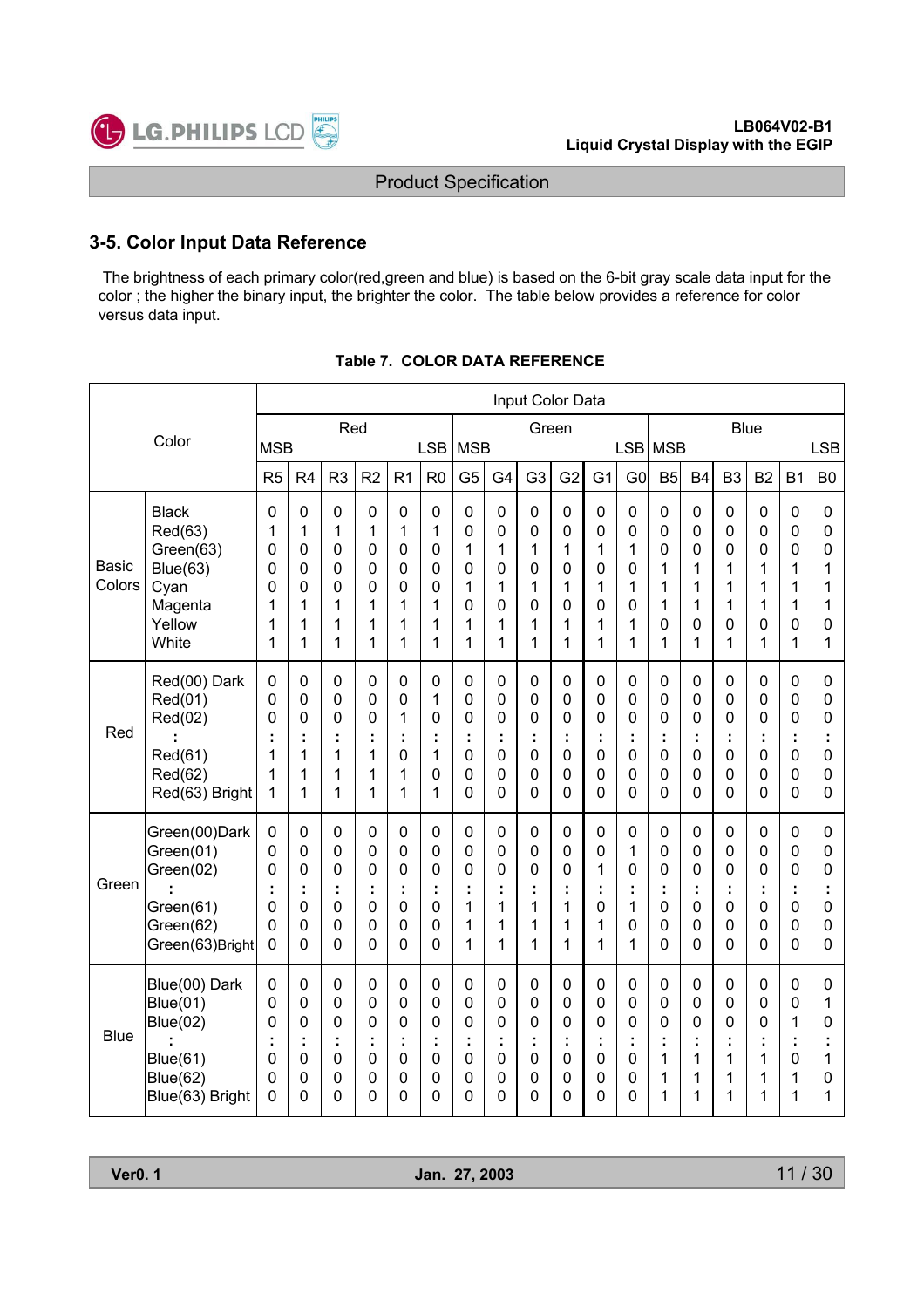

### **3-6. Power Sequence**



| Parameter                                                                |                   | Values |                      | Units                                  |  |
|--------------------------------------------------------------------------|-------------------|--------|----------------------|----------------------------------------|--|
|                                                                          | Min.              | Typ.   | Max.                 |                                        |  |
| $T_{2}$<br>$\mathsf{T}_3$<br>$T_{4}$<br>$\mathsf{T}_5$<br>$\mathsf{T}_6$ | 200<br>200<br>400 |        | 10<br>50<br>50<br>10 | ms<br>ms<br>ms<br>ms<br>ms<br>ms<br>ms |  |

- Notes : 1. Please avoid floating state of interface signal at invalid period.
	- 2. When the interface signal is invalid, be sure to pull down the power supply for LCD  $V_{CC}$  to 0V.
	- 3. Lamp power must be turn on after power supply for LCD and interface signal are valid.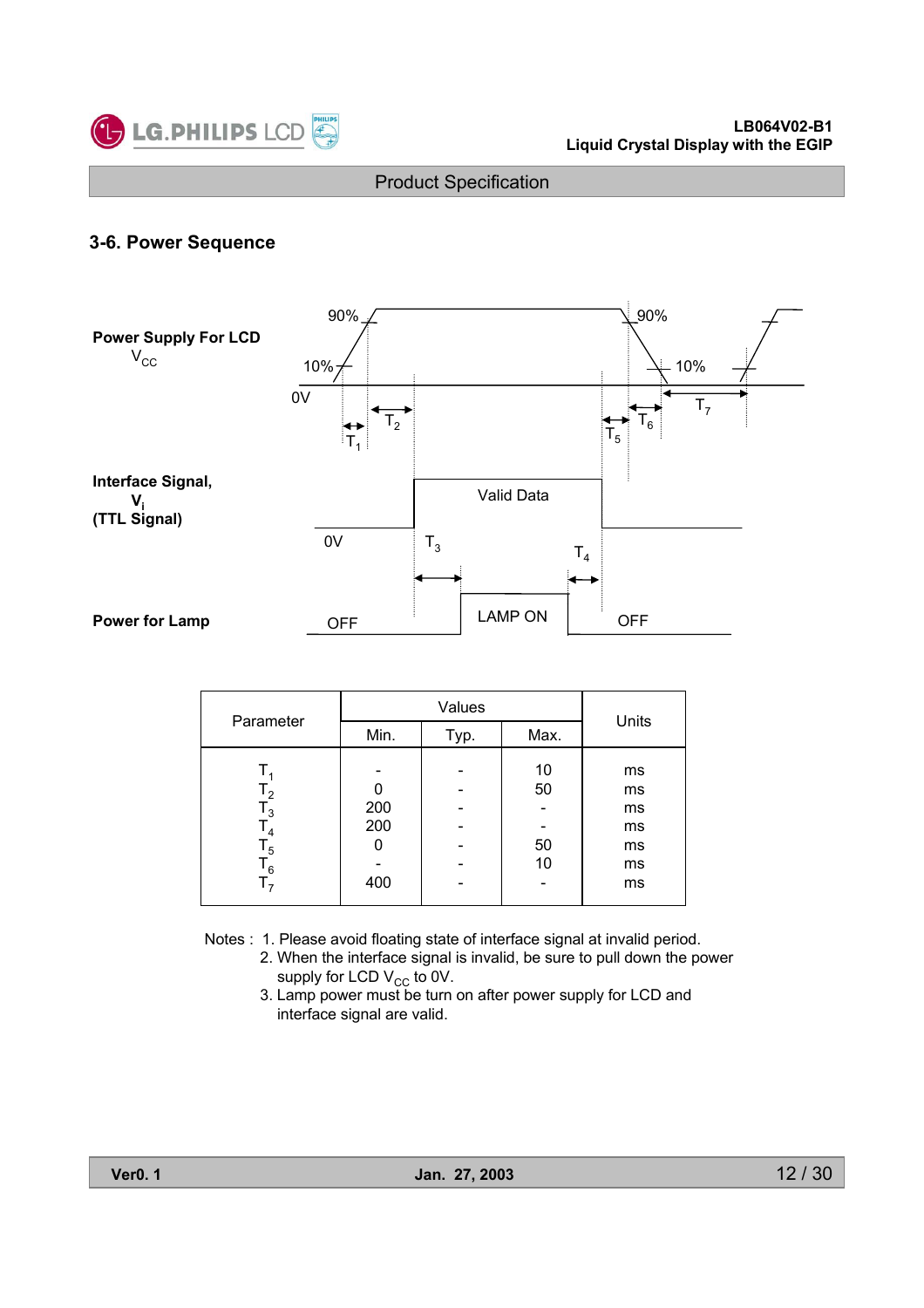

### **4. Optical Specification**

Optical characteristics are determined after the unit has been 'ON' and stable for approximately 30 minutes in a dark environment at 25 °C. The values specified are at an approximate distance 50cm from the LCD surface at a viewing angle of  $\Phi$  and  $\theta$  equal to 0 °.

FIG. 1 presents additional information concerning the measurement equipment and method.

#### **FIG. 1 Optical Characteristic Measurement Equipment and Method**



(Ta=25 °C,  $V_{CC}$ =3.3V, f<sub>V</sub>=60Hz Dclk=25MHz,  $I_{BI}$ =5mA)

| Parameter                                                                                                                                                 |                                                    |                      | Values                                                                                                       |          | Units             | <b>Notes</b>   |
|-----------------------------------------------------------------------------------------------------------------------------------------------------------|----------------------------------------------------|----------------------|--------------------------------------------------------------------------------------------------------------|----------|-------------------|----------------|
|                                                                                                                                                           | Symbol                                             | Min.                 | Typ.                                                                                                         | Max.     |                   |                |
| <b>Contrast Ratio</b>                                                                                                                                     | <b>CR</b>                                          |                      | <b>TBD</b>                                                                                                   |          |                   | 1              |
| Surface Luminance, white                                                                                                                                  | $L_{WH}$                                           | <b>TBD</b>           | 200                                                                                                          |          | cd/m <sup>2</sup> | $\overline{2}$ |
| <b>Luminance Variation</b>                                                                                                                                | $\delta$ white                                     |                      | 1.4                                                                                                          | 1.6      |                   | 3              |
| Response Time<br>Rise Time<br>Decay Time                                                                                                                  | Tr<br>$Tr_R$<br>Tr <sub>D</sub>                    |                      | 15<br>30                                                                                                     | 30<br>50 | ms                | 4              |
| <b>CIE Color Coordinates</b><br>Red<br>Green<br><b>Blue</b><br>White                                                                                      | Rx<br>Ry<br>Gx<br>Bx<br>Bx<br>By<br>Wx<br>Wy       |                      | <b>TBD</b><br><b>TBD</b><br><b>TBD</b><br><b>TBD</b><br><b>TBD</b><br><b>TBD</b><br><b>TBD</b><br><b>TBD</b> |          |                   |                |
| <b>Viewing Angle</b><br>x axis, right( $\phi$ =0°)<br>x axis, left ( $\phi$ =180°)<br>y axis, up $(\phi = 90^\circ)$<br>y axis, down $(\phi = 270^\circ)$ | $\theta$ r<br>$\theta$<br>$\theta$ u<br>$\theta$ d | 40<br>40<br>10<br>30 | 45<br>45<br>15<br>35                                                                                         |          | degree            | 5              |
| Gray Sclae                                                                                                                                                |                                                    |                      |                                                                                                              |          |                   | 6              |

**Table 8. OPTICAL CHARACTERISTICS**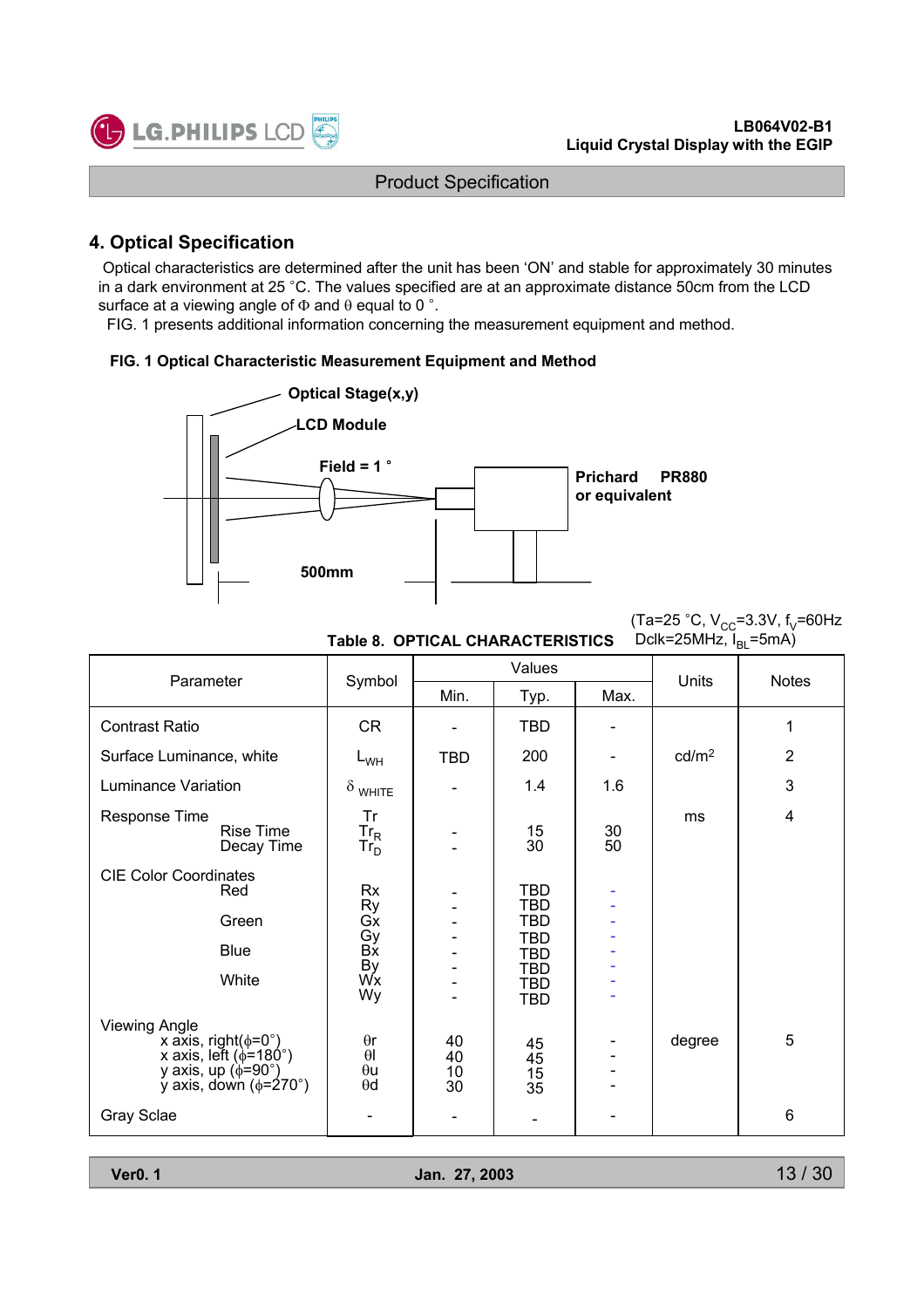

Notes : 1. Contrast Ratio(CR) is defined mathematically as : Surface Luminance with all white pixels

Contrast Ratio =

Surface Luminance with all black pixels

- 2. Surface luminance is the center point across the LCD surface 50cm from the surface with all pixels displaying white. For more information see FIG 2. When  $I_{BI}$ =5mA, L<sub>WH</sub>=TBD cd/m<sup>2</sup>(Min.) 200cd/m<sup>2</sup>(Typ.)
- 3. The variation in surface luminance,  $\delta$  WHITE is determined by measuring  $L_{ON}$  at each test position 1 through 5, and then dividing the maximum  $L_{ON}$  of 5 points luminance by minimum  $L_{ON}$ of 5 points luminance. For more information see FIG 2.  $\delta$  WHITE = Maximum(L<sub>ON1</sub>,L<sub>ON2</sub>, ….. L<sub>ON5</sub>) ÷ Minimum(L<sub>ON1</sub>,L<sub>ON2</sub>, ….. L<sub>ON5</sub>)
- 4. Response time is the time required for the display to transition from to black(Rise Time,  $Tr_R$ ) and from black to white(Decay Time,  $Tr_D$ ). For additional information see FIG 3.
- 5. Viewing angle is the angle at which the contrast ratio is greater than 5. The angles are determined for the horizontal or x axis and the vertical or y axis with respect to the z axis which is normal to the LCD surface. For more information see FIG 4.

| <b>Gray Level</b> | Luminance(%)<br>(Typ.) |
|-------------------|------------------------|
| L <sub>0</sub>    | <b>TBD</b>             |
| L7                | <b>TBD</b>             |
| L <sub>15</sub>   | <b>TBD</b>             |
| L23               | <b>TBD</b>             |
| L31               | <b>TBD</b>             |
| L39               | <b>TBD</b>             |
| L47               | <b>TBD</b>             |
| L <sub>55</sub>   | <b>TBD</b>             |
| L63               | TBD                    |

6. Gray scale specification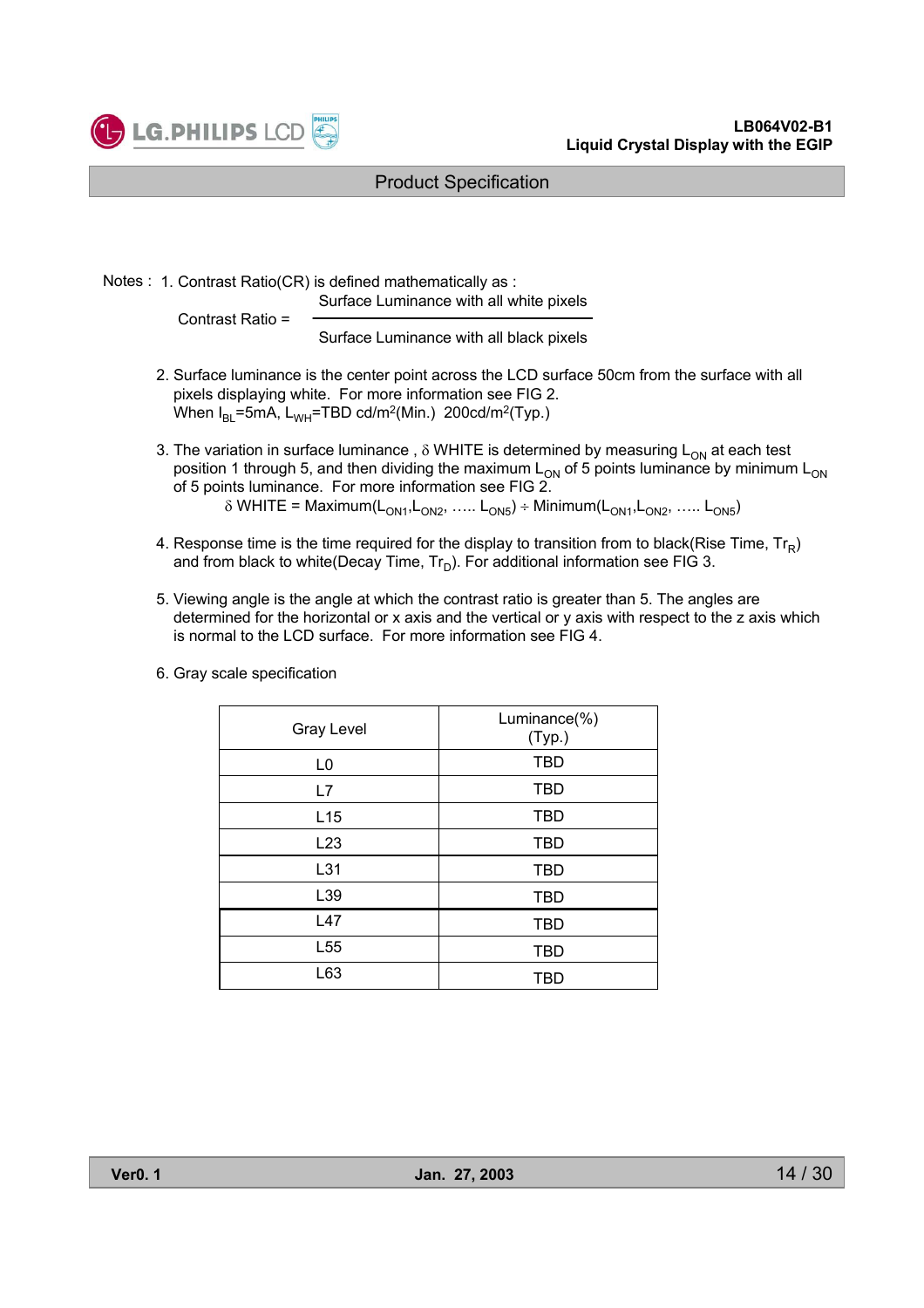

#### **FIG. 2 Luminance**



<measuring point for luminance variation> <measuring point for surface luminance>



#### **FIG. 3 Response Time**

The response time is defined as the following figure and shall be measured by switching the input signal for "black" and "white".

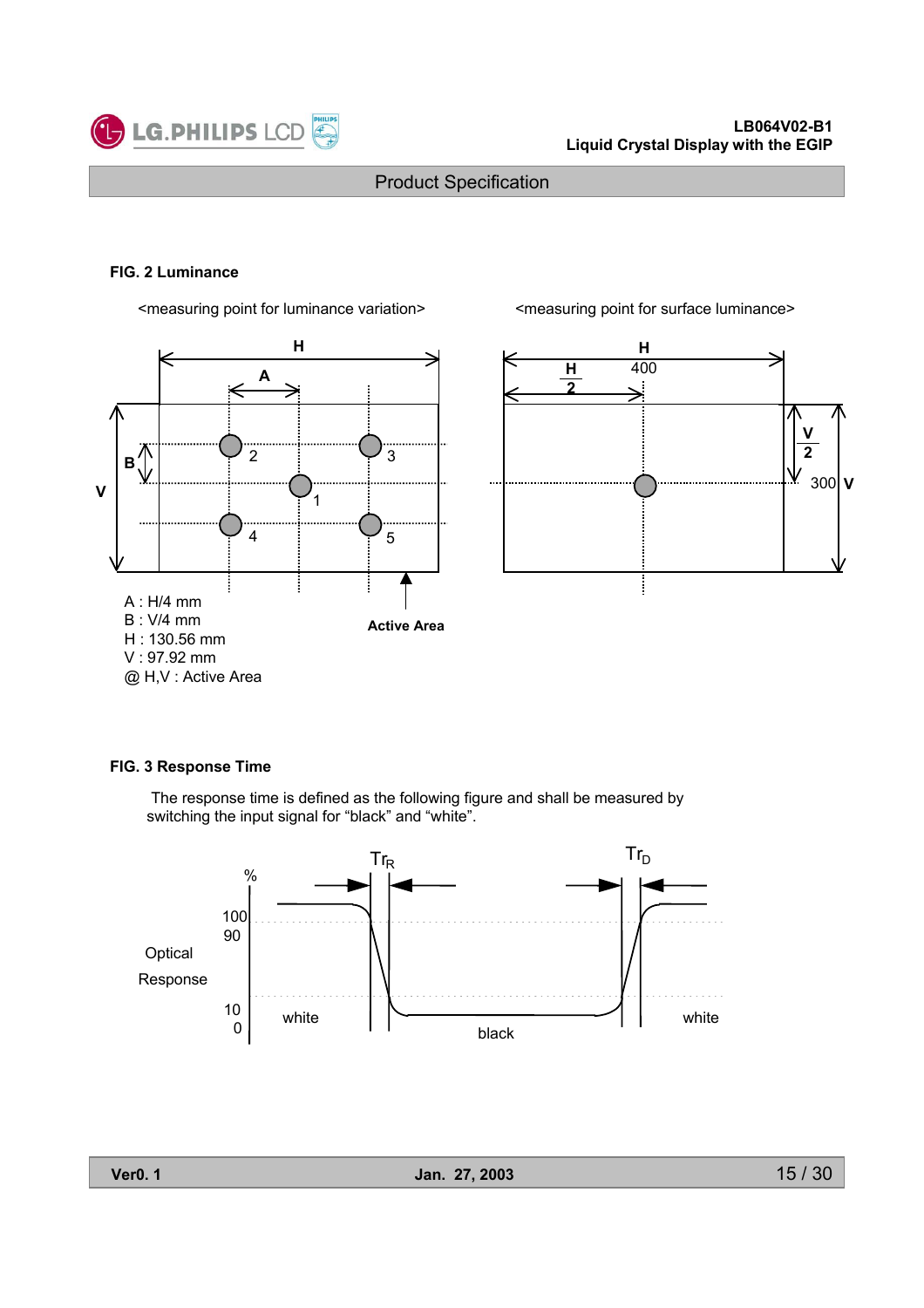

### **FIG. 4 Viewing angle**

<dimension of viewing angle range>

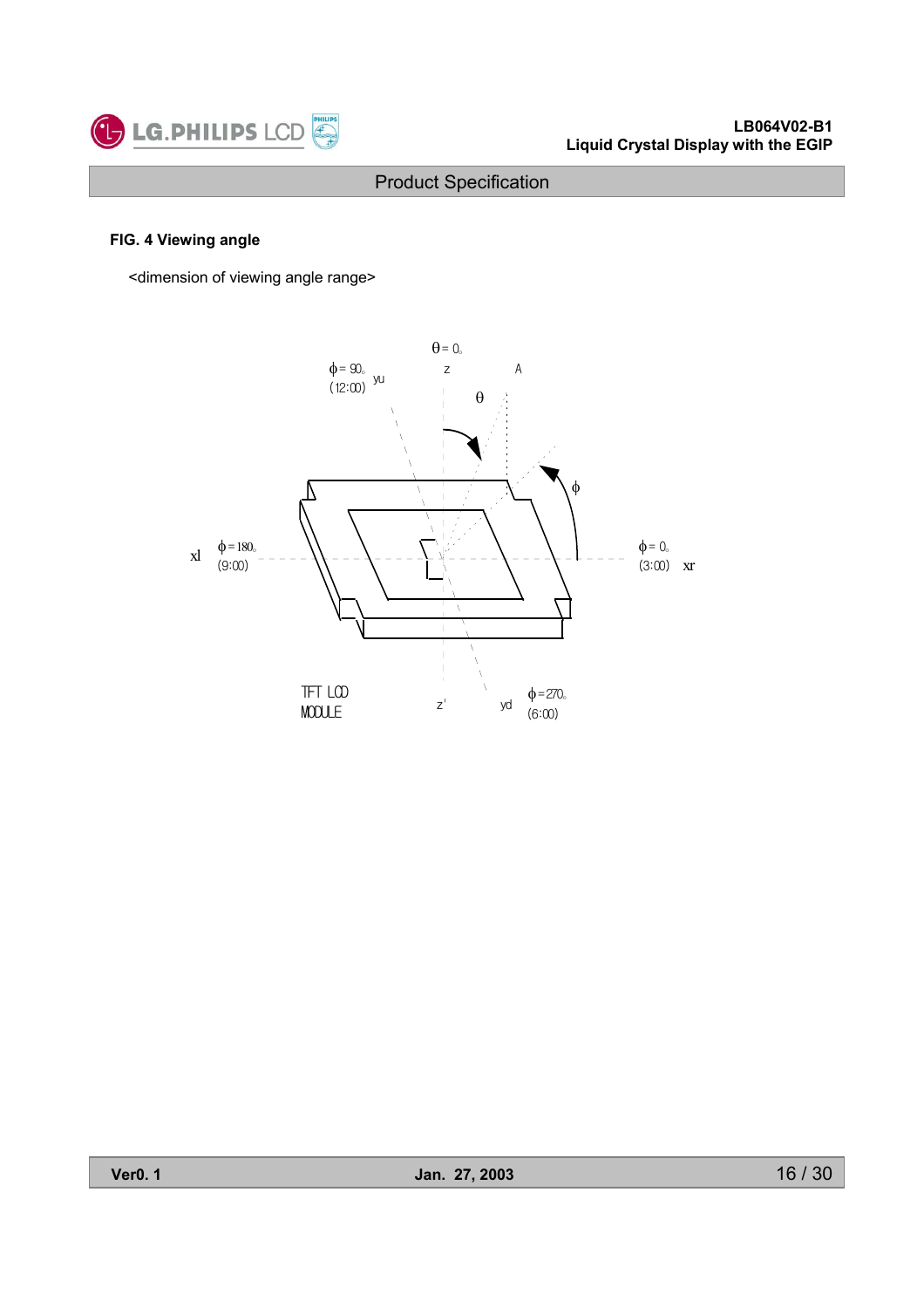

### **5. Mechanical Characteristics**

The contents provide general mechanical characteristics for the model LB064V02-B1. In addition the figures in the next page are detailed mechanical drawing of the LCD.

|                          | Horizontal                    | $145.5 \pm 0.5$ mm |  |  |  |  |
|--------------------------|-------------------------------|--------------------|--|--|--|--|
| Outside dimensions       | Vertical                      | $111.5 \pm 0.5$ mm |  |  |  |  |
|                          | Depth                         | 6.7 $\pm$ 0.3mm    |  |  |  |  |
|                          | Horizontal                    | $133.8 \pm 0.5$ mm |  |  |  |  |
| Bezel area               | Vertical                      | $101.1 \pm 0.5$ mm |  |  |  |  |
|                          | Horizontal                    | 130.56mm           |  |  |  |  |
| Active display area      | Vertical                      | 97.92mm            |  |  |  |  |
| Weight(approximate)      | 175g(Typ.),                   | 185g(Max.)         |  |  |  |  |
| <b>Surface Treatment</b> | Anti-glare & Hard coating(3H) |                    |  |  |  |  |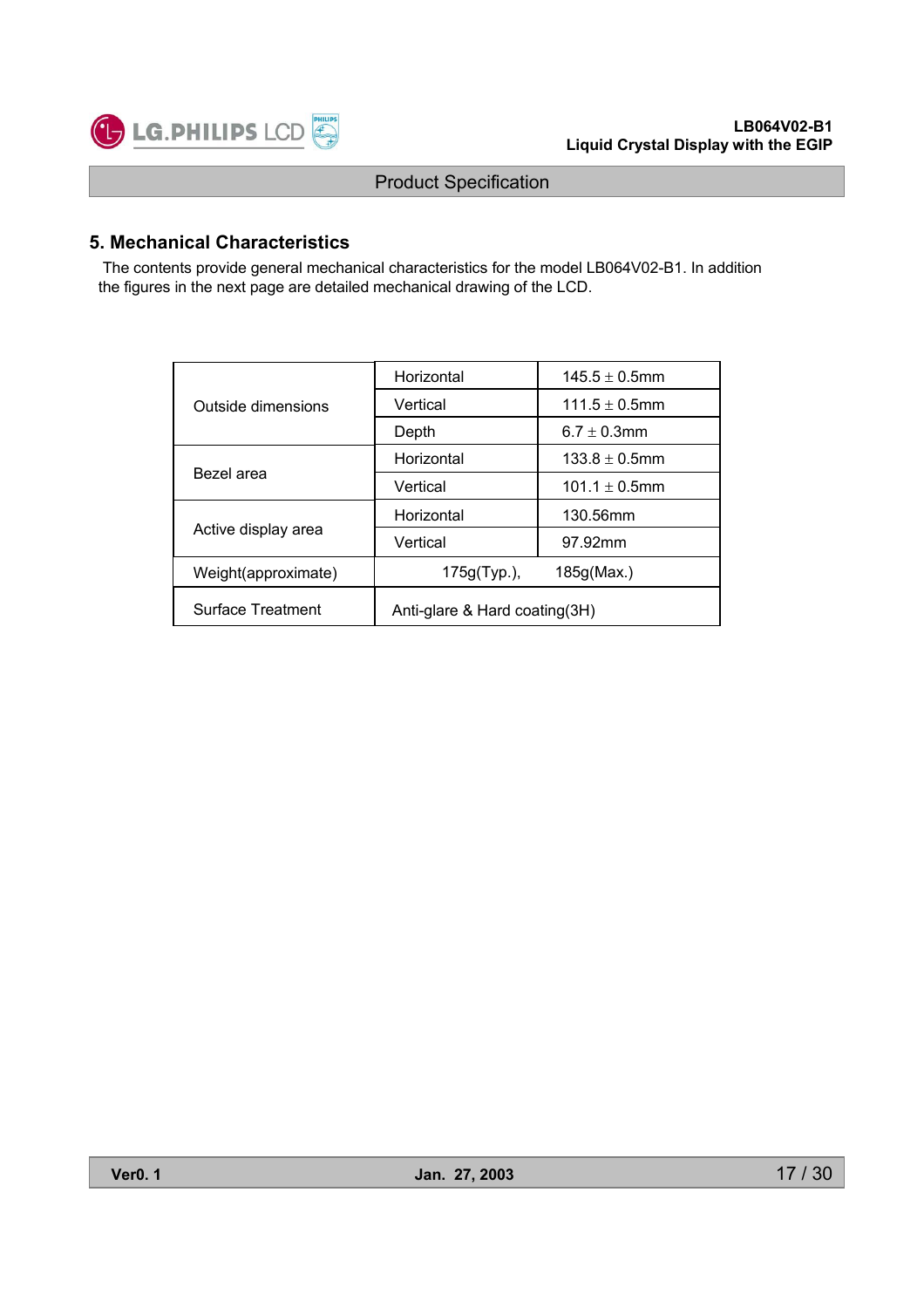

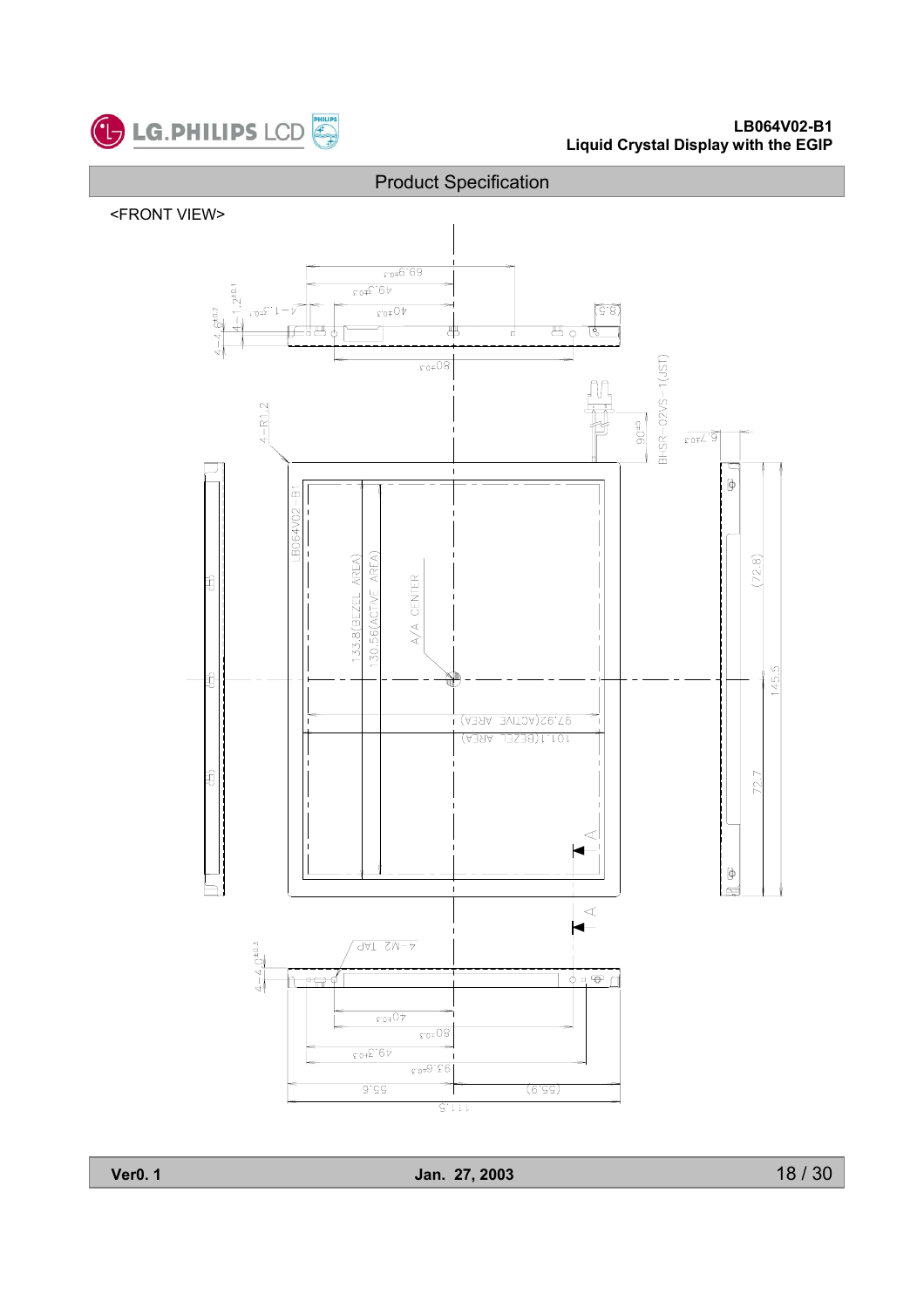

#### <REAR VIEW>

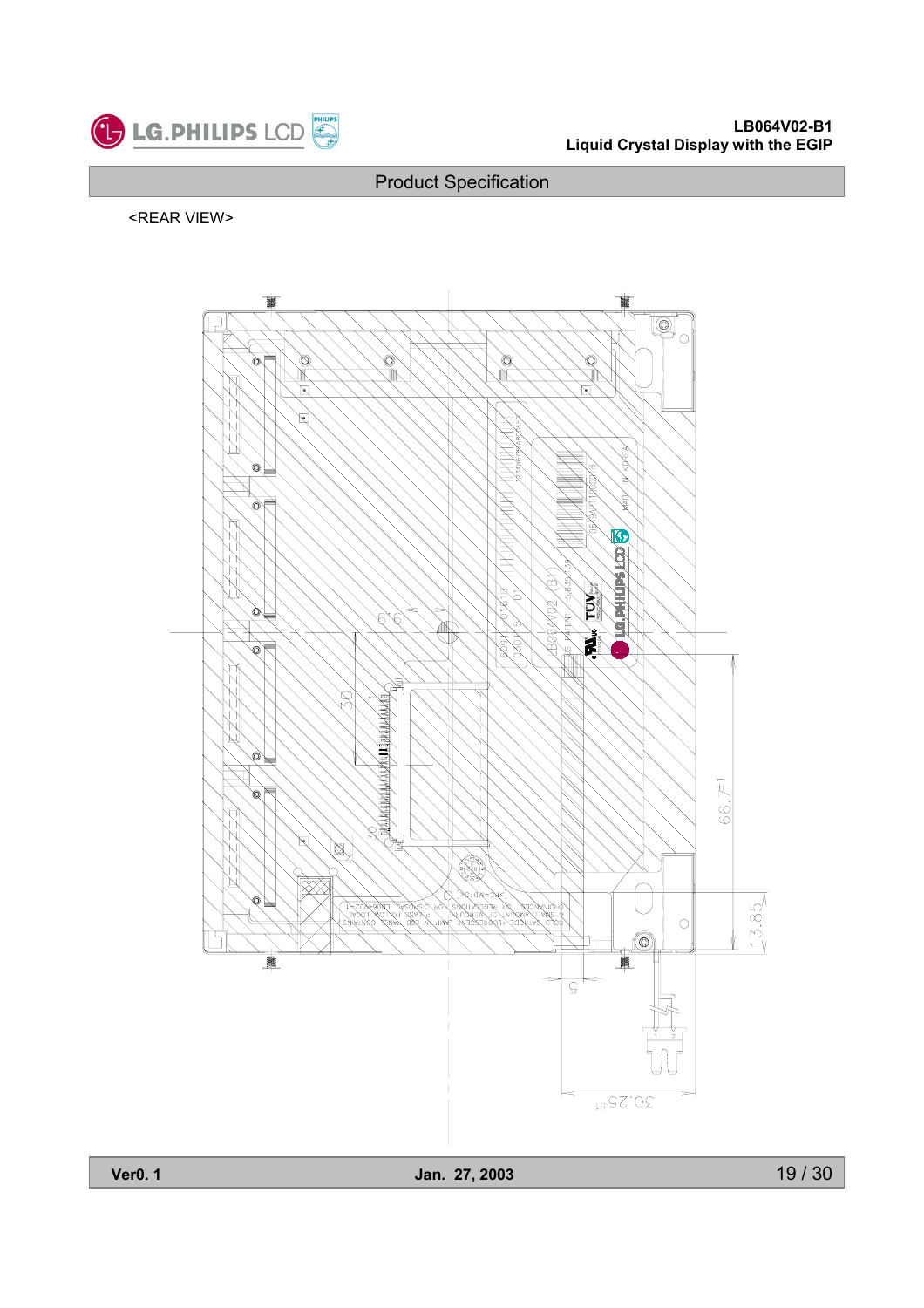

#### <DETAIL DESCRIPTION OF SIDE MOUNTING SCREW>



**Notes : 1. Unspecified dimensional tolerances are**  $\pm$ **0.3mm.** 

**2. FPC size is 40mm when it is folded outward by folding align.**

**3. Screw plated through the method of non-electrolytic nickel plating is preferred to reduce possibility that results in vertical and/or horizontal line defect due to the conductive particles from screw surface.**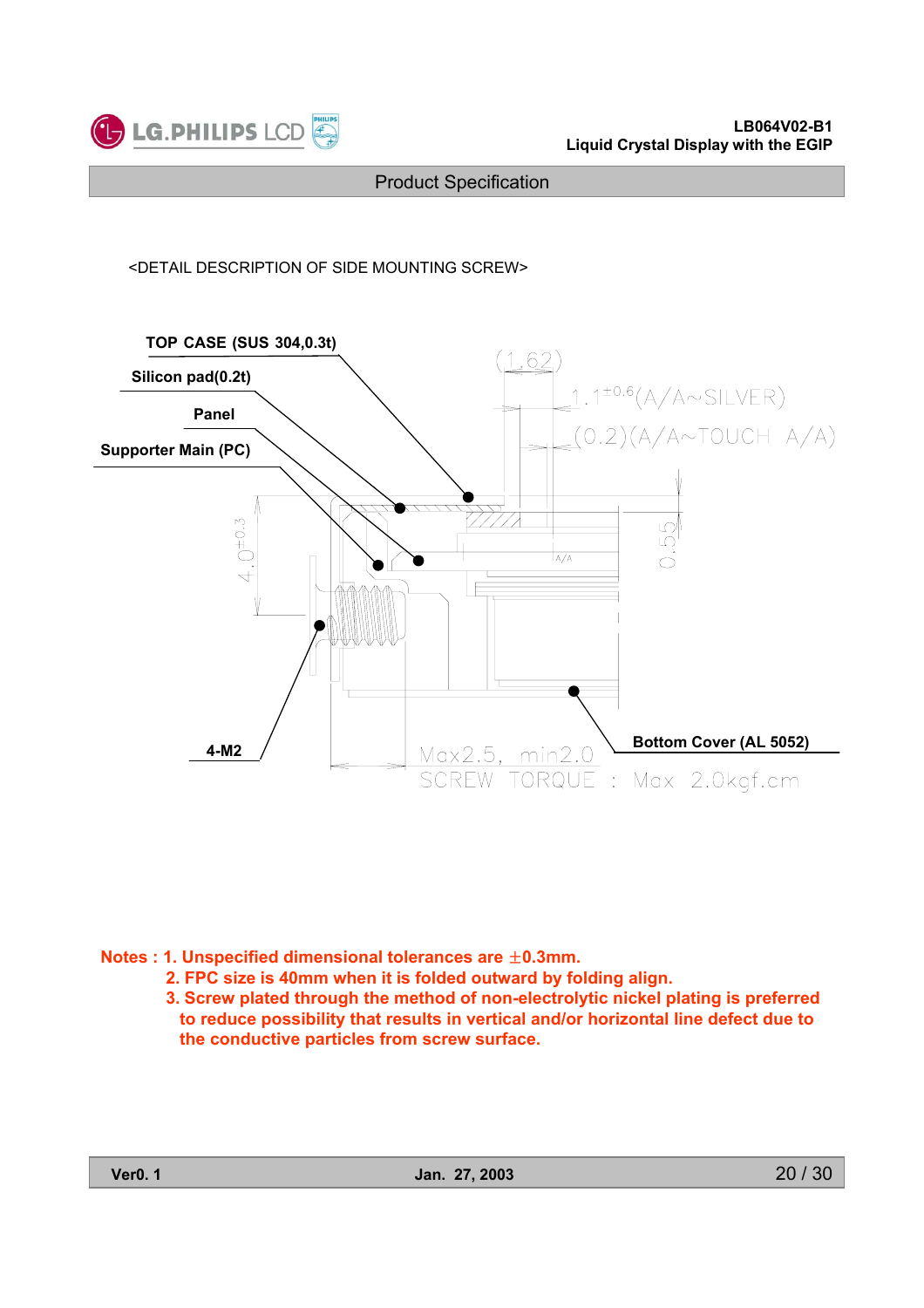

### **6. Touch Panel Characteristics**

The contents provide general characteristics for the Touch Panel.

### **6.1 Operation Specification**

| Item                     | Min. | $\tau_{\text{VP}}$ . | Max.                     | Unit            | Remark |
|--------------------------|------|----------------------|--------------------------|-----------------|--------|
| <b>Operating Voltage</b> | -    | -<br>w               | $\overline{\phantom{a}}$ | <sup>v</sup> DC |        |

### **6.2 Electrical Specification**

| <b>Item</b>                  |             | Min.                         | Typ.                     | Max. | Unit                       | Remark |
|------------------------------|-------------|------------------------------|--------------------------|------|----------------------------|--------|
| Linearity                    | $-1.5$      | $\qquad \qquad \blacksquare$ | $+1.5$                   | %    | Notes 1.                   |        |
| <b>Terminal Resistance</b>   | $R_{\rm X}$ | 250                          | 400                      | 550  | Ω                          |        |
|                              | $R_{\rm v}$ | 150                          | 300                      | 450  | Ω                          |        |
| <b>Insulation Resistance</b> | 25          |                              | $\overline{\phantom{0}}$ | MΩ   | @DC 25V                    |        |
| <b>Chattering Time</b>       | -           | $\qquad \qquad \blacksquare$ | 10                       | ms   | @100k <sup>Ω</sup> pull-up |        |

### **6.3 Mechanical Specification**

| Item                    | Spec.             | Remark                        |  |  |
|-------------------------|-------------------|-------------------------------|--|--|
| Input Method            | Finger or Stylus* | * Stylus: R0.8 Polyacetal pen |  |  |
| <b>Activation Force</b> | 80g or less       |                               |  |  |
| Surface Hardness        | 3H or more        | According to JIS-K5400        |  |  |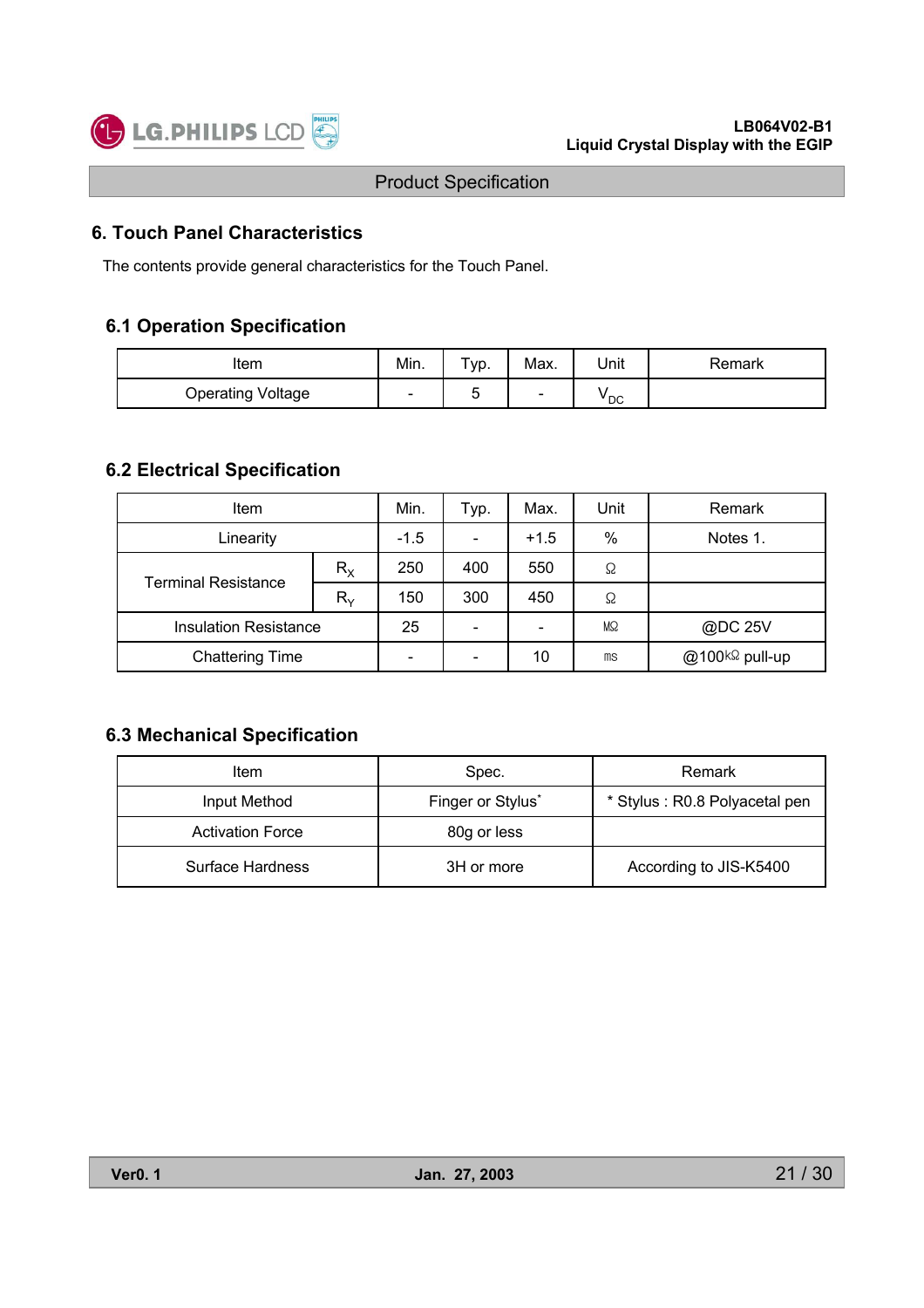

# **6.4 Durability**

| <b>Item</b>                  |                              | Min.    | Typ. | Max.   | Unit                                                          | Remark                           |  |  |
|------------------------------|------------------------------|---------|------|--------|---------------------------------------------------------------|----------------------------------|--|--|
| <b>Hitting Life</b>          | 1,000,000                    |         |      |        | 250gf, 2times/sec,<br>R0.8(Stylus) or<br>R8.0(Silicon Rubber) |                                  |  |  |
|                              | $\left( \overline{1}\right)$ | 100,000 |      |        |                                                               |                                  |  |  |
| Sliding Life                 | $\textcircled{2}^{\star}$    | 40,000  |      |        |                                                               | 250gf, 60mm/sec,<br>R0.8(Stylus) |  |  |
|                              | $\circled{3}^*$              |         |      | 40,000 |                                                               |                                  |  |  |
| <b>Tail Peeling Strength</b> |                              | 500     |      |        | g/cm                                                          |                                  |  |  |

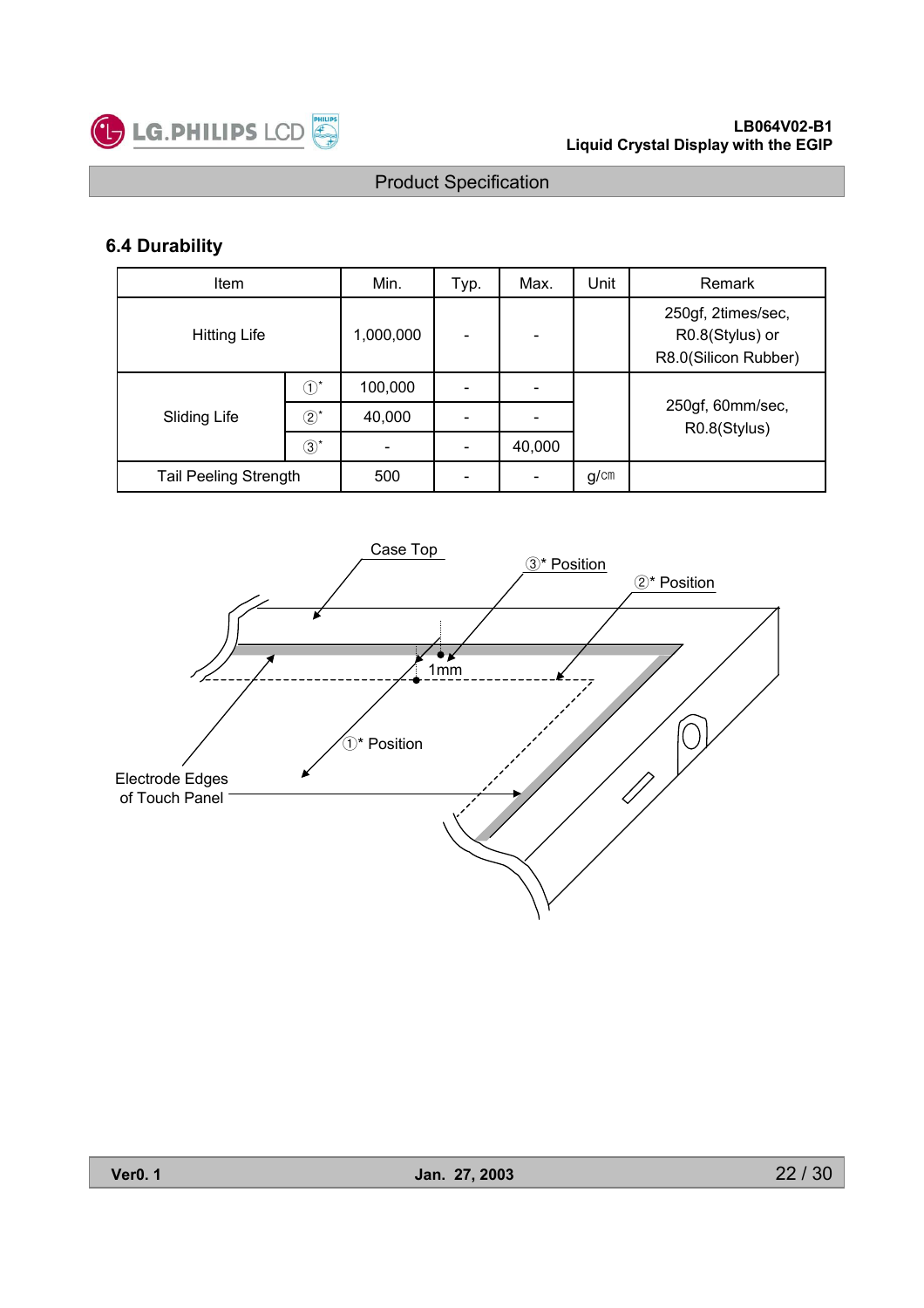

#### **Notes : 1. Linearity**

LG.PHILIPS LCD

- 1. Impress DC 5V to X-directional electrode.
- 2. Press on the film from start-point(a) to end- point(b)
- 3. Detect the output voltages from Y-directional electrode.
- 4. As the same way, switching the connection of X & Y.







- Va : Starting point voltage
- Vb : Ending point voltage
	- a : Starting point
- b : Ending point
- c : Measuring point
- Vc : Measured voltage of c
- Vx : Expecting voltage of c

**Linearity[%] =**   $\frac{[ \text{Vx} - \text{Vc} ] \times 100}{[ \text{Vb} ]}$ **Vb - Va**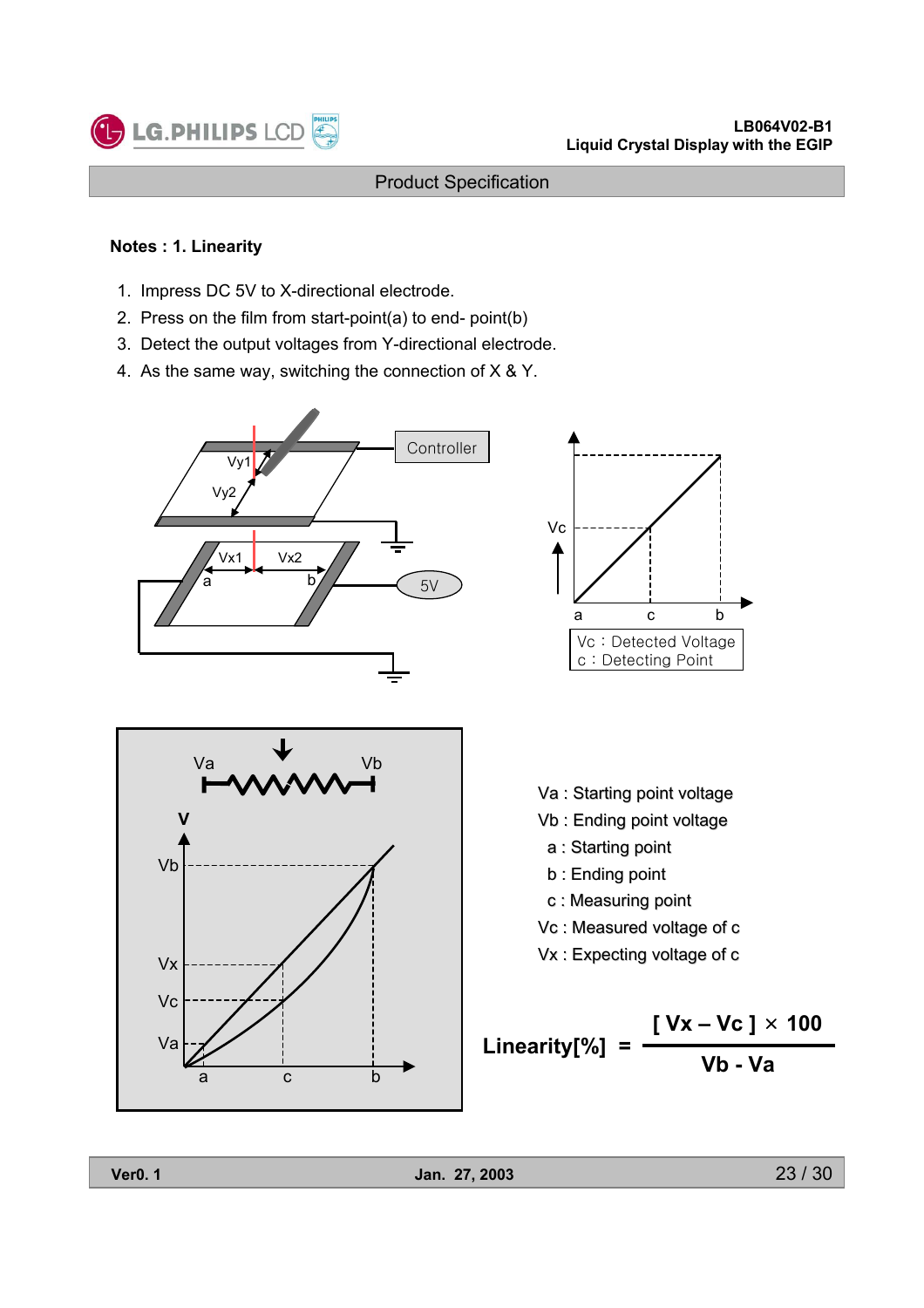

### **7. Reliability**

Environment test condition

| No.            | Test Item                                   | Conditions                                                                                       |
|----------------|---------------------------------------------|--------------------------------------------------------------------------------------------------|
| 1              | High temperature storage test               | $Ta = 60^{\circ}C$ 240h                                                                          |
| $\overline{2}$ | Low temperature storage test                | Ta= $-20^{\circ}$ C 240h                                                                         |
| 3              | High temperature operation test             | Ta= 50°C 50%RH 240h                                                                              |
| 4              | Low temperature operation test              | Ta= $0^{\circ}$ C 240h                                                                           |
| 5              | Vibration test<br>(non-operating)           | Sine wave, $10 \sim 500 \sim 10$ Hz, 1.5G, 0.37 oct/min<br>3 axis, 1 hour/axis                   |
| 6              | Shock test<br>(non-operating)               | Half sine wave, 180G, 2ms<br>one shock of each six faces(l.e. run 180G 2ms<br>for all six faces) |
| 7              | Altitude<br>operating<br>storage / shipment | 0 - 10,000 feet(3048m)<br>0 - 40,000 feet(12,192m)                                               |

#### { Result Evaluation Criteria }

There should be no change which might affect the practical display function when the display quality test is conducted under normal operating condition.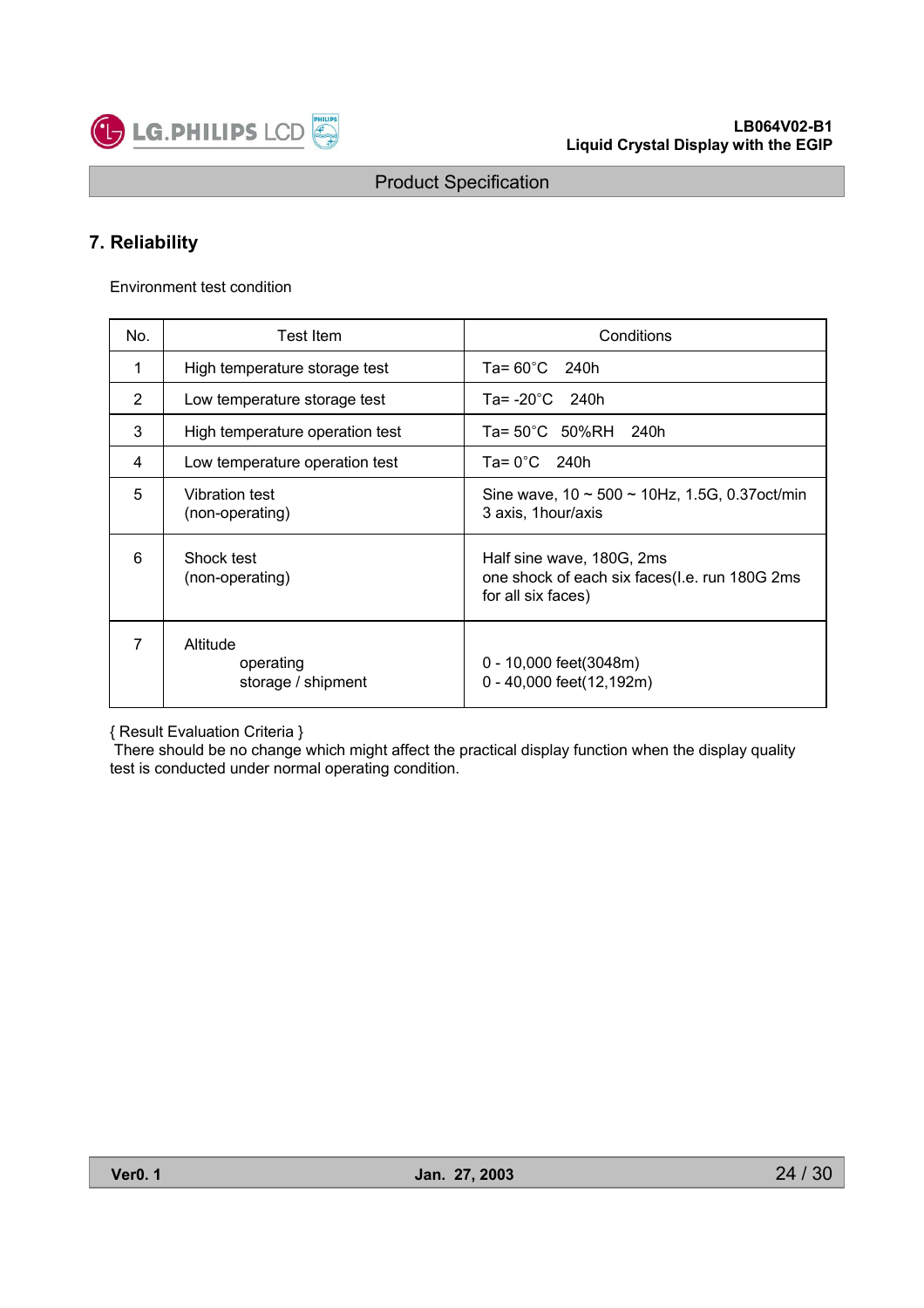

### **8. International Standards**

#### **8-1. Safety**

- a) UL 1950 Third Edition, Underwriters Laboratories, Inc. Jan. 28, 1995. Standard for Safety of Information Technology Equipment Including Electrical Business Equipment.
- b) CAN/CSA C22.2 No. 950-95 Third Edition, Canadian Standards Association, Jan. 28, 1995. Standard for Safety of Information Technology Equipment Including Electrical Business Equipment.
- c) EN 60950 : 1992+A1: 1993+A2: 1993+A3: 1995+A4: 1997+A11: 1997 IEC 950 : 1991+A1: 1992+A2: 1993+A3: 1995+A4: 1996 European Committee for Electrotechnical Standardization(CENELEC) EUROPEAN STANDARD for Safety of Information Technology Equipment Including Electrical Business Equipment.

### **8-2. EMC**

- a) ANSI C63.4 "Methods of Measurement of Radio-Noise Emissions from Low-Voltage Electrical and Electrical Equipment in the Range of 9kHZ to 40GHz. "American National Standards Institute(ANSI), 1992
- b) C.I.S.P.R "Limits and Methods of Measurement of Radio Interface Characteristics of Information Technology Equipment." International Special Committee on Radio Interference
- c) EN 55022 "Limits and Methods of Measurement of Radio Interface Characteristics of Information Technology Equipment." European Committee for Electrotechnical Standardization (CENELEC), 1998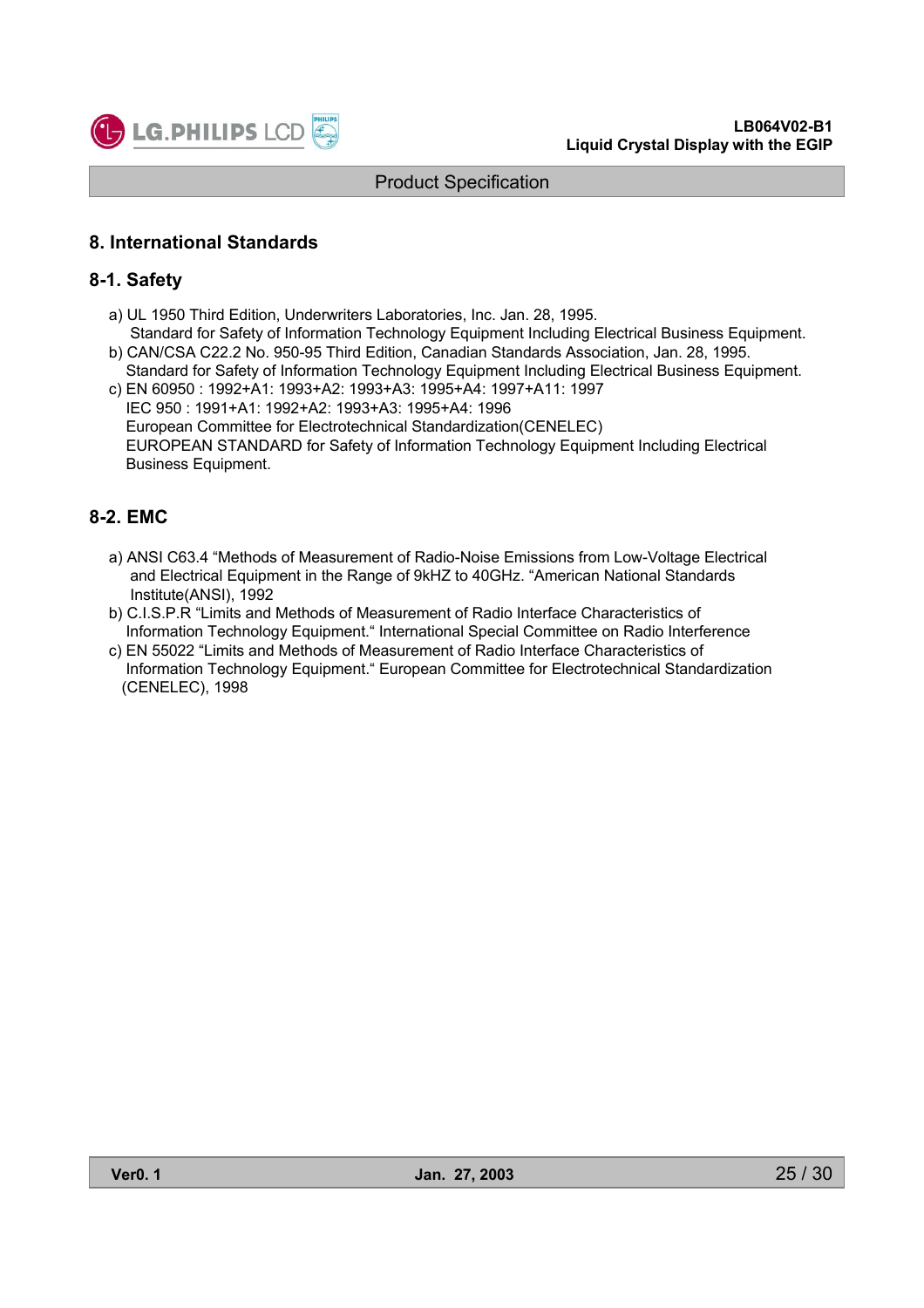

# **9. Packing**

### **9-1. Designation of Lot Mark**

a) Lot Mark



#### Note:

1. YEAR

| <b>YEAR</b> | 97 | 98 | 99 | 2000 | $\vert$ 2001 $\vert$ 2002 $\vert$ 2003 $\vert$ 2004 $\vert$ 2005 |  | 2006 2007 |  |
|-------------|----|----|----|------|------------------------------------------------------------------|--|-----------|--|
| Mark        |    |    |    |      |                                                                  |  |           |  |

2. MONTH

| MONTH   Jan.   Feb.   Mar.   Apr.   May.   Jun.   Jul.   Aug.   Sep.   Oct.   Nov.   Dec. |  |  |  |  |  |              |  |
|-------------------------------------------------------------------------------------------|--|--|--|--|--|--------------|--|
| Mark                                                                                      |  |  |  |  |  | $10 \mid 11$ |  |

b) Location of Lot Mark

Serial NO. is printed on the label. The label is attached to the backside of the LCD module. This is subject to change without prior notice.

#### **9-2. Packing Form**

a) Package quantity in one box : 20 pcs

b) Box Size : 325mm X 271mm X 197mm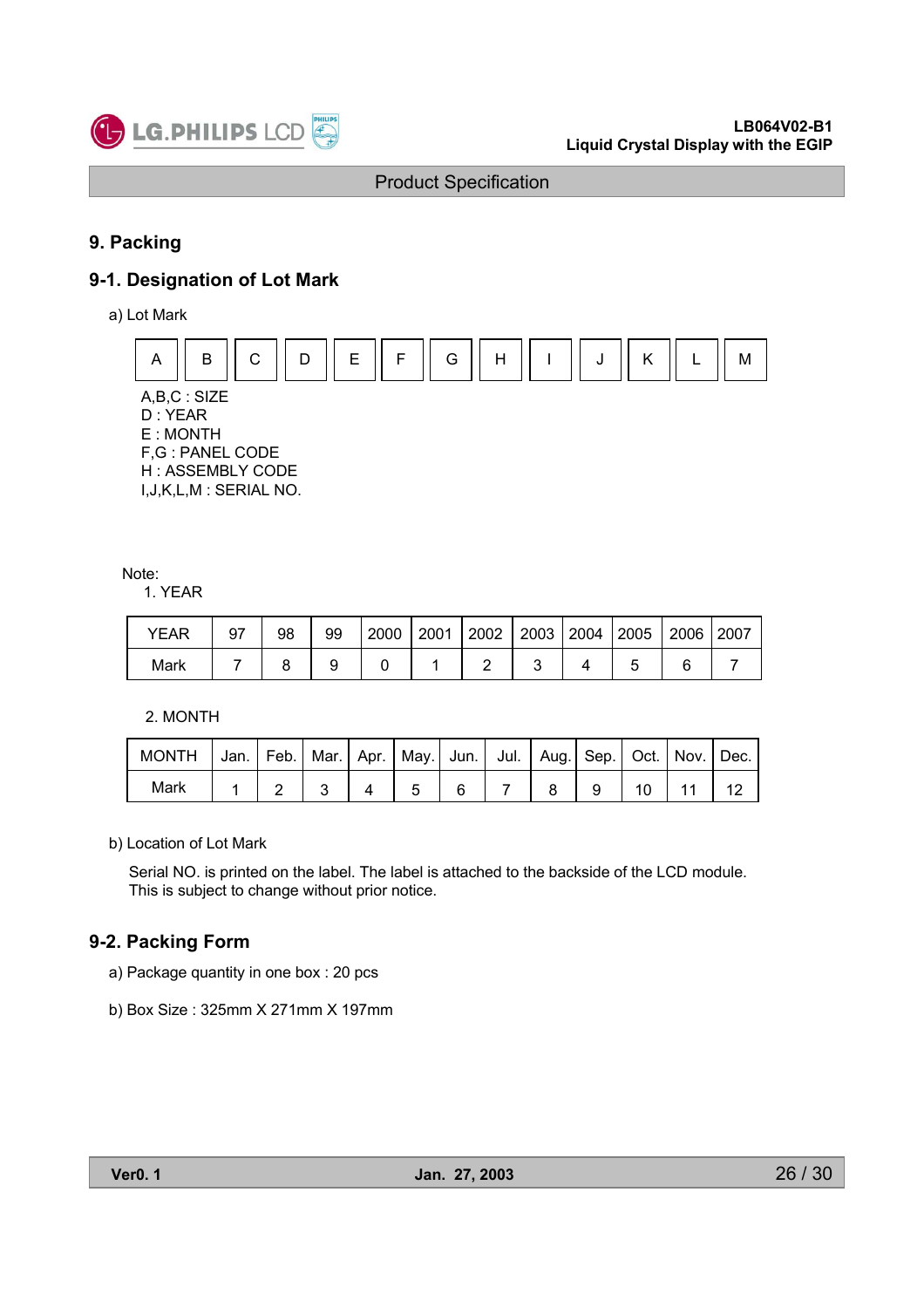

### **10. PRECAUTIONS**

Please pay attention to the following when you use this TFT LCD module.

### **10-1. MOUNTING PRECAUTIONS**

- (1) You must mount a module using holes arranged in four corners or four sides.
- (2) You should consider the mounting structure so that uneven force(ex. Twisted stress) is not applied to the module.

And the case on which a module is mounted should have sufficient strength so that external force is not transmitted directly to the module.

- (3) Do not hold Tail of touch panel on handling a module.
- (4) Always handle the outside of module's active area.
- (5) Please attach a transparent protective film( < 0.15mm) to the surface in order to protect the touch panel. Transparent protective plate should have sufficient strength in order to the resist external force.
- (6) You should adopt radiation structure to satisfy the temperature specification.
- (7) Acetic acid type and chlorine type materials for the cover case are not describe because the former generates corrosive gas of attacking the touch panel at high temperature and the latter causes circuit break by electro-chemical reaction.
- (8) Do not touch, push or rub the exposed touch panel with glass, tweezers or anything harder than 3H pencil lead. And please do not rub with dust clothes with chemical treatment.
- (9) When the surface becomes dusty, please wipe gently with absorbent cotton or other soft materials like chamois soaks with petroleum benzene. Normal-hexane is recommended for cleaning the adhesives used to attach front touch panel and rear polarizer.

Do not use acetone, toluene and alcohol because they cause chemical damage to the touch panel and polarizer.

- (10) Wipe off saliva or water drops as soon as possible. Their long time contact with touch panel and polarizer causes deformations and color fading.
- (11) Do not open the case because inside circuits do not have sufficient strength.
- (12) If there are some problems by using system bracket, system bracket should be first modified

and then LCD module reconfirmed under mutual approval .

### **10-2. OPERATING PRECAUTIONS**

- (1) The spike noise causes the mis-operation of circuits. It should be lower than following voltage :  $V=\pm 200$ mV(Over and under shoot voltage)
- (2) Response time depends on the temperature.(In lower temperature, it becomes longer.)
- (3) Brightness depends on the temperature. (In lower temperature, it becomes lower.) And in lower temperature, response time(required time that brightness is stable after turned on) becomes longer.
- (4) Be careful for condensation at sudden temperature change. Condensation makes damage to touch panel, polarizer or electrical contacted parts.
	- And after fading condensation, smear or spot will occur.
- (5) When fixed patterns are displayed for a long time, remnant image is likely to occur.
- (6) Module has high frequency circuits. Sufficient suppression to the electromagnetic interference shall be done by system manufacturers. Grounding and shielding methods may be important to minimized the interference.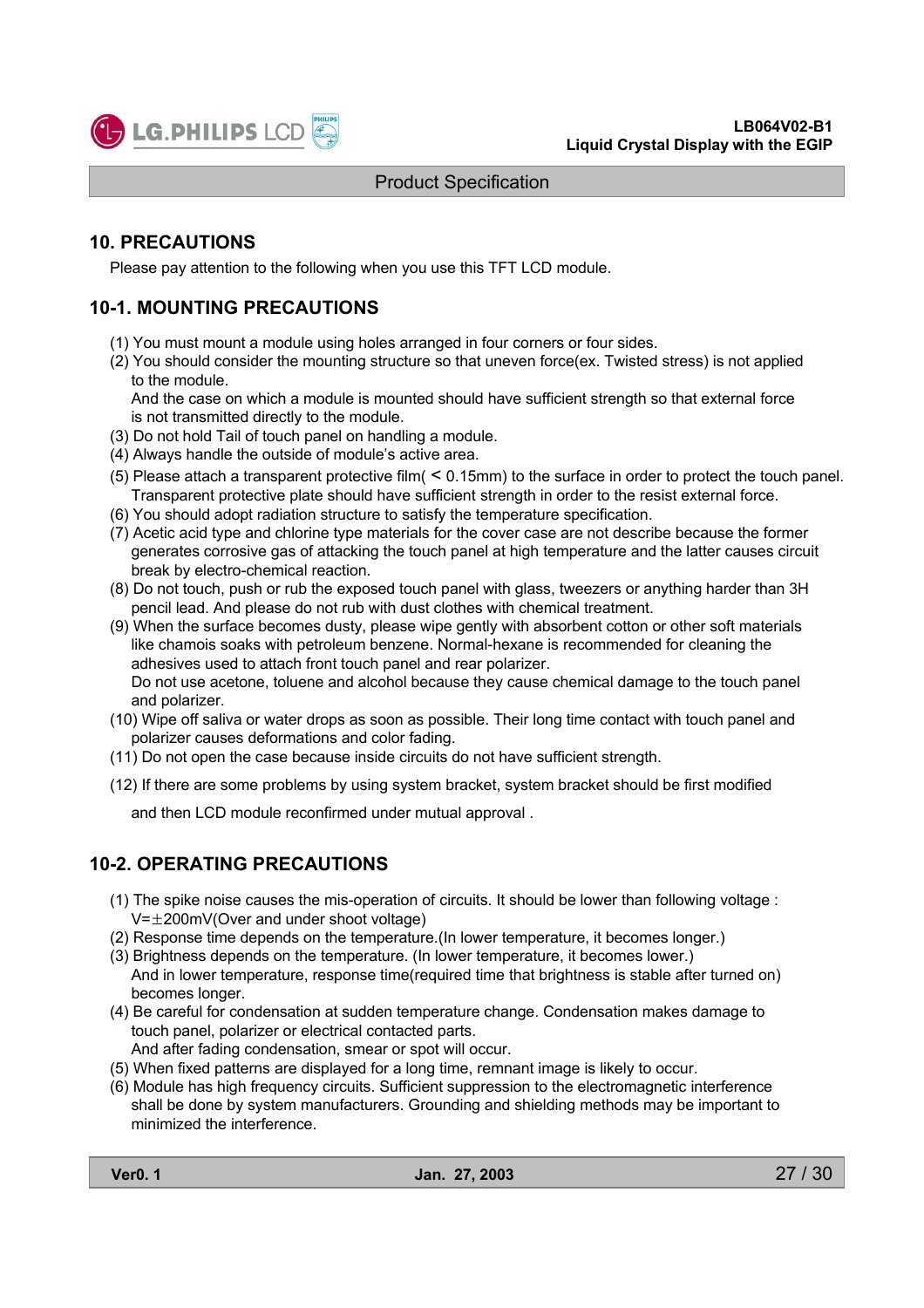

- (7) Use a "Finger" or "Stylus Pen(Polyacetal tip)" when operating.
- (8) The terminal resistance of the analog resistive touch screen varies by the individual, time and environment. The controller software must have the calibration function to adjust the input position and the display position.
- (9) Be careful not to press entire display so hard, especially edge area of display.
- (10) The Touch Sensor may not be activated by weak touch and force.

#### **10-3. ELECTROSTATIC DISCHARGE CONTROL**

Since a module is composed of electronic circuits, it is not strong to electrostatic discharge. Make certain that treatment persons are connected to ground through wrist band etc. And don't touch interface pin directly.

### **10-4. PRECAUTIONS FOR STRONG LIGHT EXPOSURE**

Strong light exposure causes degradation of touch panel and color filter.

### **10-5. STORAGE**

When storing modules as spares for a long time, the following precautions are necessary.

- (1) Store them in a dark place. Do not expose the module to sunlight or fluorescent light. Keep the temperature between 5°C and 35°C at normal humidity.
- (2) The touch panel surface should not come in contact with any other object. It is recommended that they be stored in the container in which they were shipped.

### **10-6. HANDLING PRECAUTIONS FOR PROTECTION FILM**

- (1) When the protection film is peeled off, static electricity is generated between the film and touch panel. This should be peeled off slowly and carefully by people who are electrically grounded and with well ion-blown equipment or in such a condition, etc.
- (2) The protection film is attached to the touch panel with a small amount of glue. If some stress is applied to rub the protection film against the touch panel during the time you peel off the film, the glue is apt to remain on the touch panel.

Please carefully peel off the protection film without rubbing it against the touch panel.

- (3) When the module with protection film attached is stored for a long time, sometimes there remains a very small amount of glue still on the touch panel after the protection film is peeled off.
- (4) You can remove the glue easily. When the glue remains on the touch panel surface or its vestige is recognized, please wipe them off with absorbent cotton waste or other soft material like chamois soaked with normal-hexane.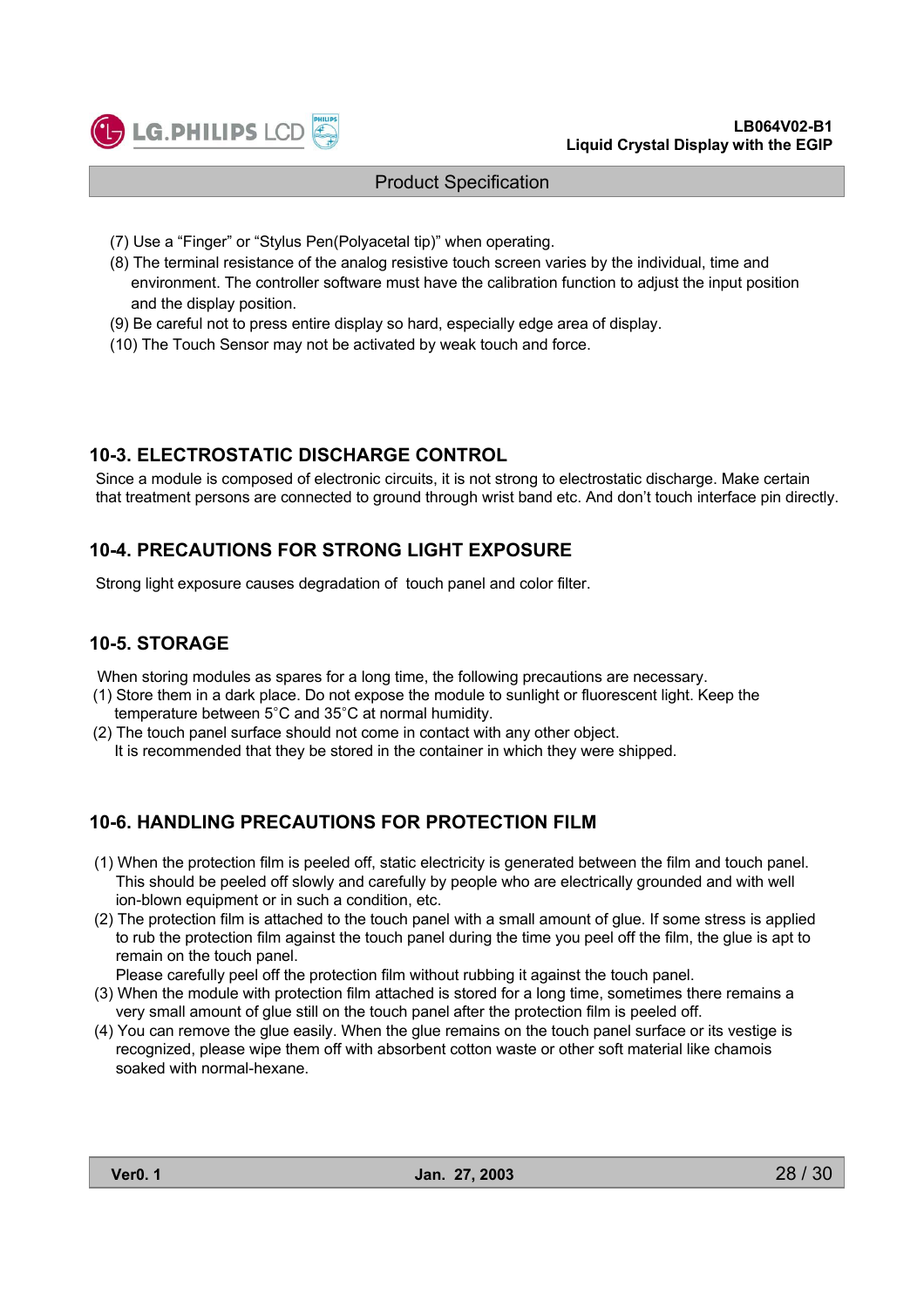

#### **11. IIS (Incoming Inspection Standard)**

#### **11.1. Inspection Method**

11.1.1. Ambient conditions

| a. Temperature  | ∷ 20~25 ℃                                   |
|-----------------|---------------------------------------------|
| b. Humidity     | $:$ 65 $\pm$ 5 % RH                         |
| c. Illumination | : Single 20W fluorescent lamp non-directive |
|                 | (300 to 700 Lux)                            |

11.1.2. Viewing distance The distance between the LCM and the inspector's eyes shall be at least 30-50Cm.

#### 11.1.3. Viewing Angle

The inspection shall be conducted within normal viewing angle range. **Example Refer to 16 pages for viewing angle.** 

#### 11.1.4. Measurement mode

Inspection method is based on transmissive mode only.

#### **11.2 Inspection Criteria**

- 11.2.1. Dot Defect
	- 11.2.1.1. Bright Dot

Dots(sub-pixels) which appeared brightly in the screen when the LCM displayed with dark pattern.

- R,G or B 1 dot ------------------------------------ 4 Max
- Adjacent 2 dots ------------------------------------ 1 Max
- Total amount of Bright dots ---------------------- 4 Max
- Minimum Distance between bright dots ------ Within  $C$  20 mm, Max 2

#### 11.2.1.2. Dark Dot

Dots(sub-pixels) which appeared darkly in the screen when the LCM displayed with bright pattern.

- 1 dot -------------------------------------------------- 4 Max
- Adjacent 2 dots ------------------------------------- 1 Max
- Total amount of Dark dot ------------------------- 4 Max
- Minimum Distance between dark dots -------- Within  $C$  20 mm, Max 2
- 11.2.1.3. Total amount of Dot Defects ----------------------- 8 Max(Combination)
- Note) a. Every dot herein means Sub-Pixel(Each Red,Green, or Blue Color) b. Bright & Dark dots are larger than half sub-pixel.
	- (Dots smaller than half sub-pixel are not counted as a defect dots.)